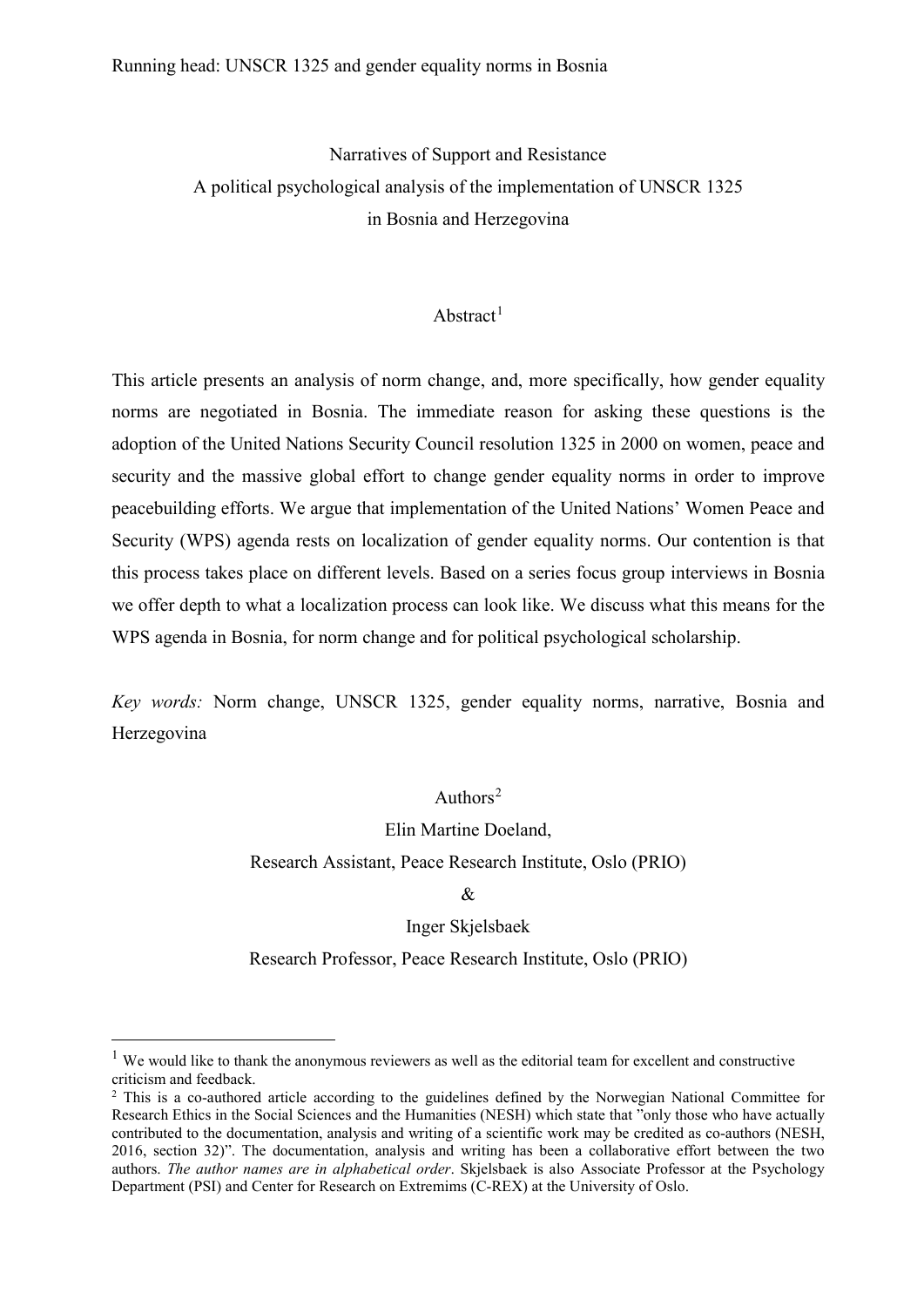## **Introduction**

How can we understand norm change, and, more specifically, how gender equality norms are negotiated in post-conflict settings? The immediate reason this questions is the adoption of the United Nations Security Council resolution 1325 in 2000 (hereafter: UNSCR 1325) on women, peace and security (UN, 2000), and the massive global effort to change gender equality norms in order to improve peacebuilding efforts. International, regional, governmental and nongovernmental actors have, in various ways and across the globe, aimed to influence changes that make men and women more equal in social, economic and political affairs. Greater gender equality, the argument goes, is a means of recognizing and ensuring that women's voices and perspectives are integrated in peacebuilding efforts. These are political experiments in the making and therefore warrants great scrutiny to assess the dynamics of norm entrepreneurship and its implications.

This article presents an analysis of a country which was a game changer for international engagement in armed conflict, women's war experiences, and peacebuilding efforts, namely Bosnia Herzegovina (hereafter: Bosnia). The Bosnian stories about the systematic use of sexual violence during the war from 1992 to 1995 brought world attention to women's plight in war and contributed to the adoption on UNSCR 1325 in 2000. As Chinkin & Kaldor (2017, p. 376) note; "Bosnia [...] was the archetypical example of a "new war" [...] and it became the laboratory of the peacebuilding agenda". It is therefore particularly valuable to analyse the changes in gender equality norms one generation after the war and assess the interlinkages with UNSCR 1325.

The study has both empirical and theoretical aims. The empirical aim is to generate policy relevant knowledge about UNSCR 1325 implementation modes in Bosnia, while the theoretical aim is to show how political psychological scholarship can be conceptualized by combining norm theories from the field of international relations (hereafter: IR), and narrative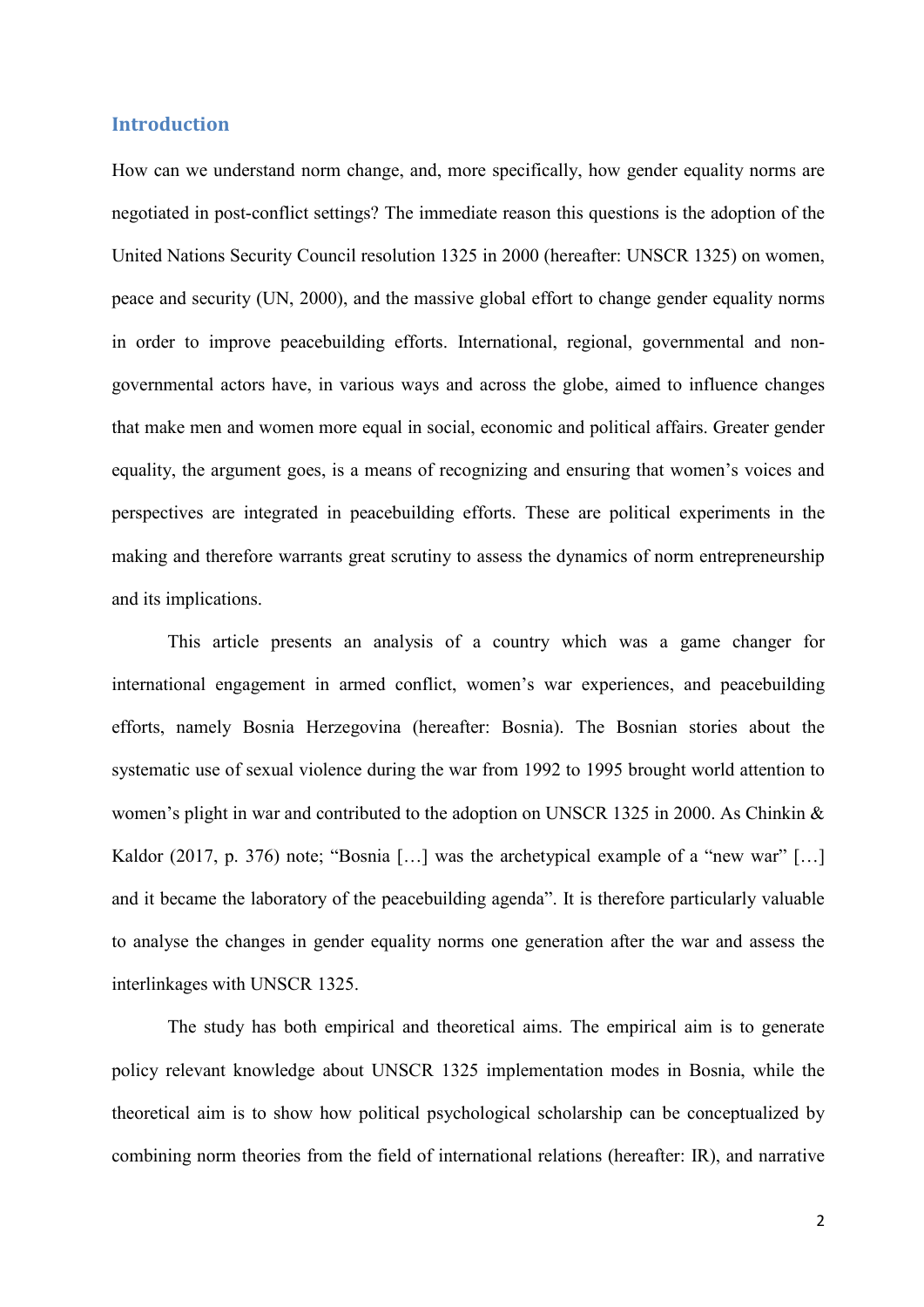psychology. We do this by asking how UNSCR 1325 implementation efforts shape discussions about gender equality norms on macro, meso and micro levels in Bosnia today and what this means for peacebuilding and for political psychological scholarship.

#### **The political psychology of norm change**

Norm change is a delicate endeavour spanning from political, to social and individual change. A *norm* is, according to basic social psychology, "a statement made by members of a group, not necessarily all of them that its members ought to behave in a certain way in certain circumstances" (Homans, 1961, p. 40). Norms intrinsically define what is considered normal, or appropriate, behaviour by individuals, groups, and events as judged by the various political, cultural and social groups to which they are ascribed, or subscribe membership. IR theories define a norm as "a standard of appropriate behavior for actors with a given identity" (Finnemore & Sikkink, 1998, p. 891) and, further, that norms are seen as ways to formulate the rules and goals of governing (Keohane & Nye, 1997). Norms have prescriptions, i.e. what to do or not to do, and parameters, i.e. indications under which situations the norm's prescription applies (Shannon, 2000, p. 295).

A central question within IR theory is how norms emerge, spread and are internalized (Finnemore & Sikkink, 1998), or as Björkdal et. al. (2015) argue, how norms are adopted, adapted, resisted or rejected. Further, the study of norms within IR has both a horizontal and vertical focus; i.e. between states and institutions as well as within states and institutions. The aim is to better understand how international norms regulating the behavior between states take root in local contexts and impacts internal dynamics within a state (Checkel 1999, p. 84). Our contention is that in order to improve the analytical aim of understanding localization aspects of norm change, narrative psychology can be helpful. Norm changes are not just rules and regulations, but ideas and ideals for behavior linked to identities and group membership on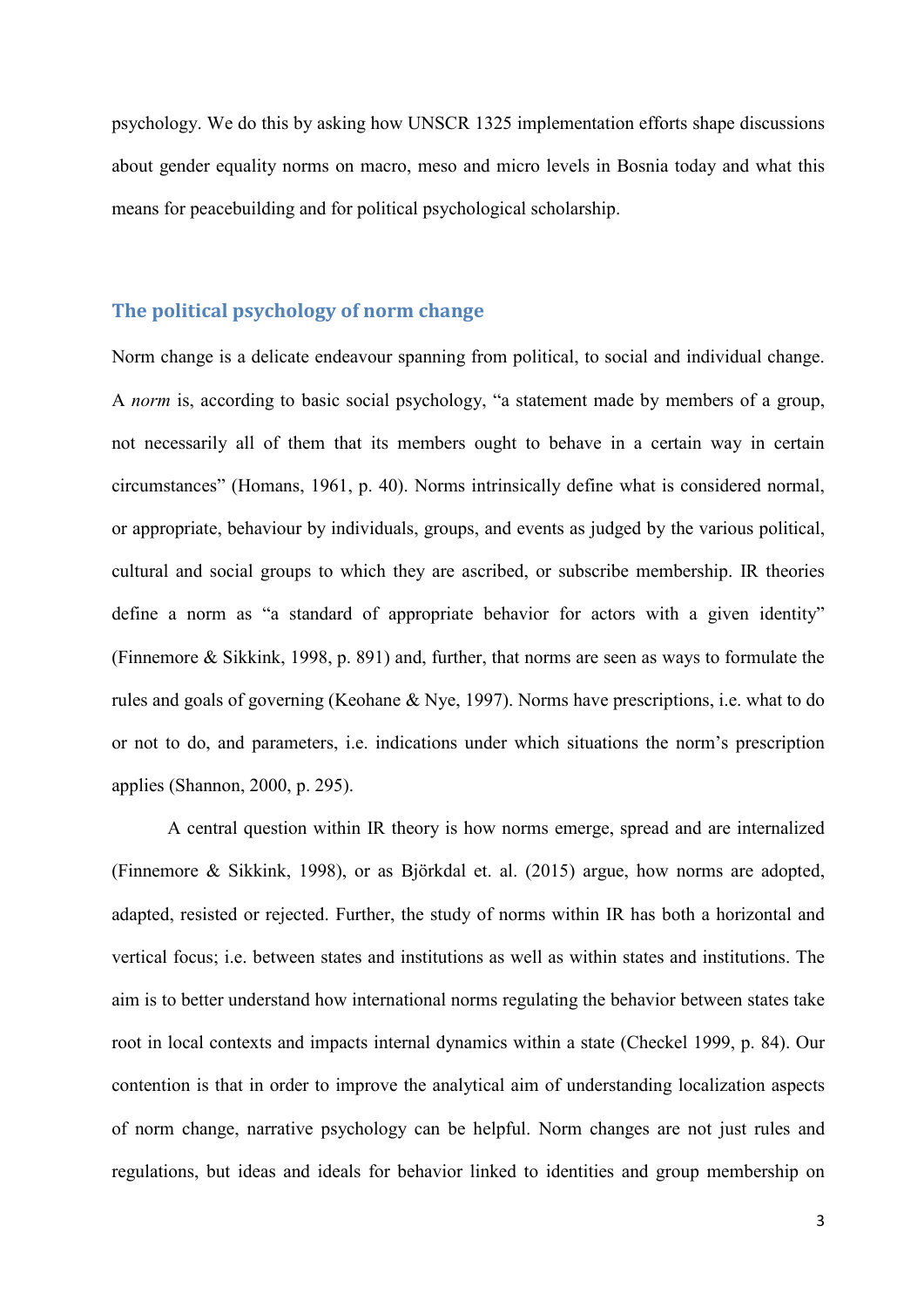interpersonal and intrapersonal levels. The localization of norm change is therefore not only dependent on domestic policies within a state, but also on the citizens' behavior, perceptions and identification with new norms. This makes norm change a psychological matter. Howarth et.al. (2013, p. 370) argue that "change, as any psychological process, does not happen in isolation – but is supported by contextual factors, social relations and political ideologies." Further, the authors argue that societal change is far too often conceptualized as linear processes, and that it is the "common sense knowledge and practices of everyday setting that are most revealing when it comes to understanding societal change and its political implications" (Howarth, et al., 2013, p. 373). Doise & Staerklé (2002, p. 153) state that the aim of research ought to be focused on "meaning and content in political positioning" and on how global norms, such as human rights and democracy, provide common reference systems and modes of interactions on multiple levels (Doise &Staerklé, 2002). They refer to global norms as social representations which "assumes that various members of a population […] share common views about a given social issue" (Doise & Staerklé, 2002, p. 159) and that these representations "are organizing principles of individual differences within the representational field" (Doise & Staerklé, 2002, p. 160). Chinkin & Kaldor (2017, p. 33) argue that gender equality norms; articulated as women's rights to protection from, as well as prevention of gender based violence, participation in political decision making related to peace and security matters and relief and recovery from armed conflict as articulated in UNSCR1325; are examples of new global norms on the same level as human rights and democracy.

Gender equality is a highly contested area of politics, and it is deeply personal. But, as history has shown, gender norms can be challenged and changed. Nevertheless, there are areas policy areas that appear very resistant to gender equality norms; such as in peace and security matters. There were for instance only 9% women negotiators at peace tables and fewer than 4%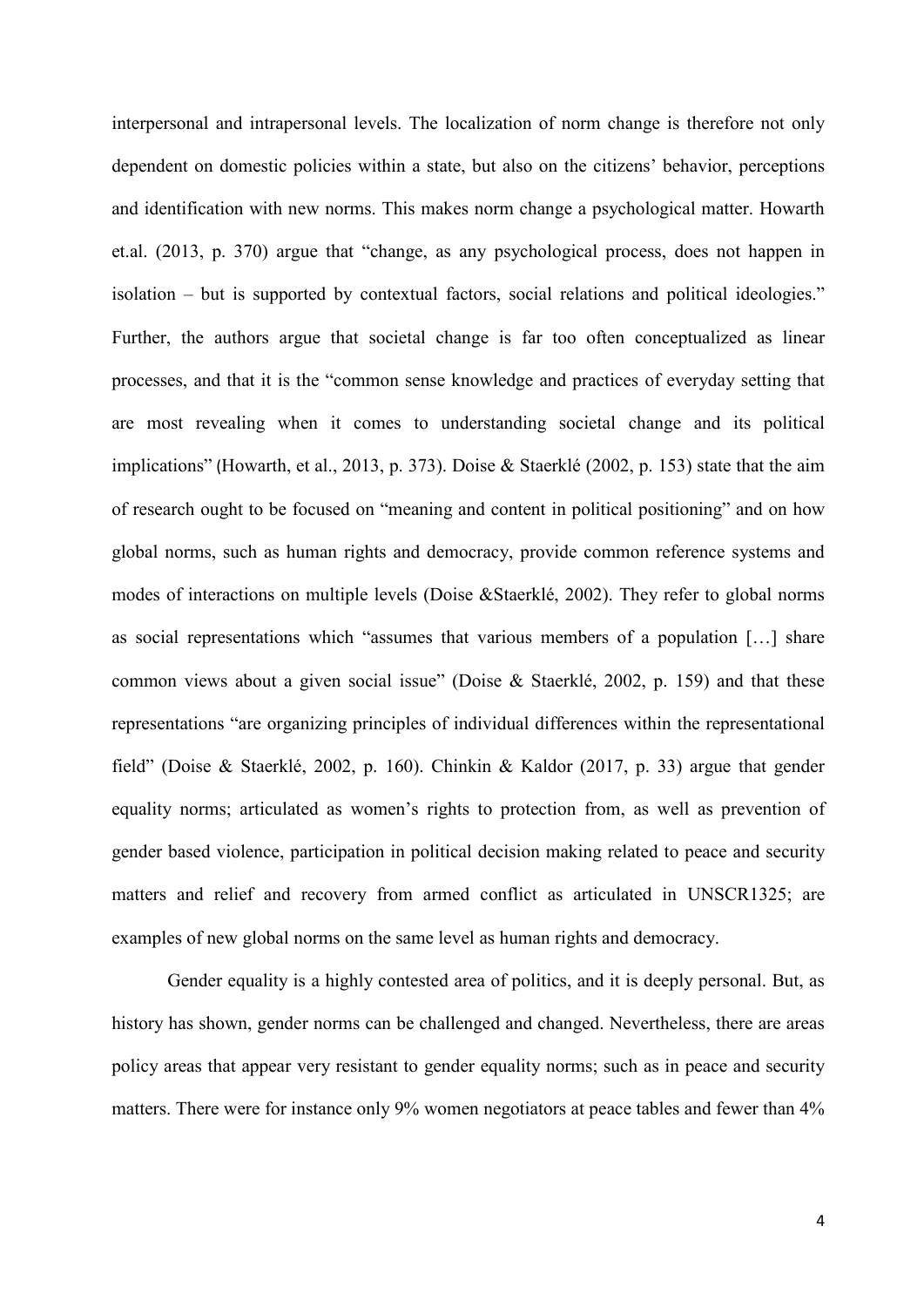women signatories to peace agreements between  $1992$  and  $2011<sup>3</sup>$  $2011<sup>3</sup>$  $2011<sup>3</sup>$ . UNSCR 1325 contests this norm and asks for consorted global efforts to change the male privilege in this policy area and to do that the normative changes the UNSCR 1325 calls for  $4$  must be localized and adapted to different cultural practices, cultures and modes of domestic governing.

## **The Women, Peace and Security (WPS) agenda**

The adoption of UNSCR1325 in October 2000 is the cornerstone of what has since been called the Women, Peace and Security agenda (hereafter; WPS) agenda within the United Nations (UN). Seven resolutions<sup>[5](#page-4-2)</sup> have followed which specify the two main normative ambitions in the initial resolution. The first ambition was that a gender perspective should be adopted in all matters related to peace and security, which entails increased participation of women as well as gendered analyses of the impact of armed conflict and peacebuilding; and second, that gendered protection needs should be better secured. With these resolutions in place a new way of thinking and operating was placed on the agenda of the UN, its member states, and of multilateral organizations such as the EU, NATO and OSCE (Tryggestad, 2009). As of August 2017, 67 countries had developed an NAP for the implementation of UNSCR 1325. The progress in realizing the agenda has been slow, primarily in what has been referred to as the 'participation pillar' (Kirby & Shepherd, 2016, Tryggestad, 2009). Research suggests, however, that women's participation in peace processes can increase the probability of peace agreements lasting at least two years by 20%. It can also increase the probability of a peace agreement lasting 15 years by 35% (O'Reilly, Súilleabháin, & Paffenholz, 2015, p. 12). It therefore makes political, financial and historical sense to include more women and to have a

-

<span id="page-4-0"></span><sup>3</sup> <http://www.unwomen.org/en/what-we-do/peace-and-security/facts-and-figures> (Accessed 5 August 2016) <sup>4</sup> [www.securitycouncilreport.org/atf/cf/%7B65BFCF9B.../WPS%20SRES](http://www.securitycouncilreport.org/atf/cf/%7B65BFCF9B.../WPS%20SRES1325%20.pdf)**1325**%20.pdf

<span id="page-4-2"></span><span id="page-4-1"></span><sup>5</sup> The WPS agenda includes the following Security Council Resolutions 1325 (2000); 1820 (2009); 1888 (2009); 1889 (2010); 1960 (2011); 2106 (2013); 2122 (2013) and 2242 (2015).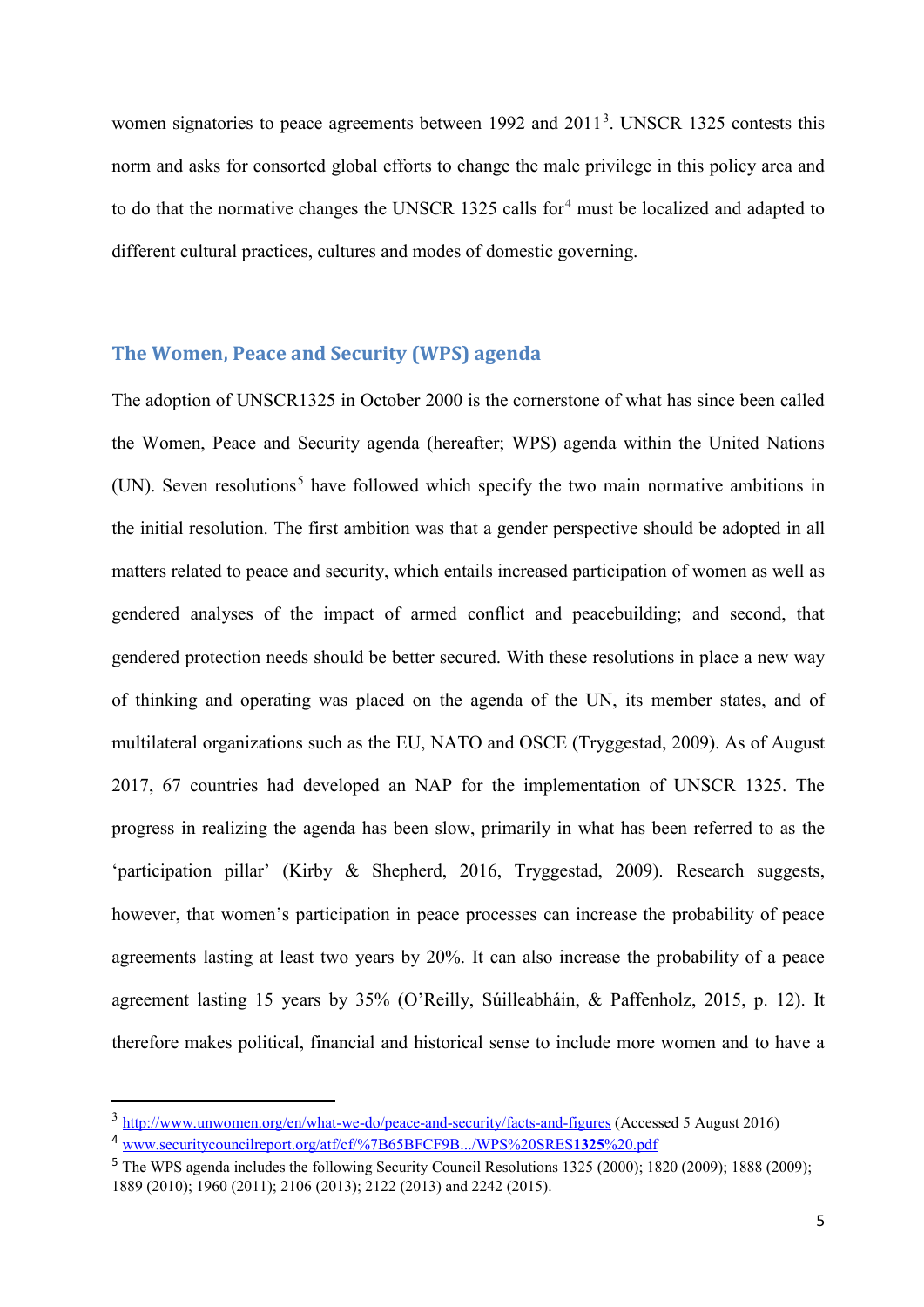gender sensitive approach to peace and security issues, as it appears to hinder relapse into new conflicts by a substantial margin.

One concrete way in which the WPS agenda has been implemented has been through the development of National Action Plans, so called NAPs (Gumru & Fritz, 2009). NAPs were seen as a way of bringing an international agenda to national levels for member states, but NAPs have also been developed in regional organizations such as the OSCE, NATO and AU. In a study on the OSCE area it was found that NAPs increased awareness and enabled a sense of national ownership and accountability for making changes to improve gender inequalities (Ormhaug, 2014). But the study also noted a lack of capacity and commitment, as well as scarce amount of resources allocated to this work, which ultimately hindered implementation. The main conclusion was that that the agenda must be experienced as relevant at the local level for implementation to work (Ormhaug, 2014, pp.74 - 80).

The WPS agenda has resulted in a large body of studies which have focused on its origins, development and implementation (e.g. Anderlini, 2007; Barnes, 2011; Cockburn, 2007; Cohn, 2008; Hudson, 2010; Olonisakin, Barnes, & Ikpe, 2011; Olsson & Tryggestad, 2001; Porter, 2007; Pratt & Richter-Devroe, 2011; Schnabel & Tabyshalieva, 2012). Much of this literature has a technical focus on implementation modes and suggests that the slow progress of implementation is the result of the top-down, state centric efforts and analyses (Hirschhauer, 2014; Shepherd, 2008). The failure of implementation is not seen on this horizontal level, but rather on the vertical level how norms translate (Zimmermann, 2016; Zwingel, 2012), localize (Acharaya, 2004; Tholens & Groß, 2015), and are appropriated (Großklaus, 2015) in local contexts, i.e. how local contexts influence the meanings of norms (Wiener, 2004). Some scholars have looked more specifically at the negotiation of norms in the post conflict-space (Björkdahl, 2012; Björkdahl & Gusic, 2015; Groß, 2015; Tholens & Groß, 2015; Zimmermann, 2016) and these studies show that these spaces open up for substantial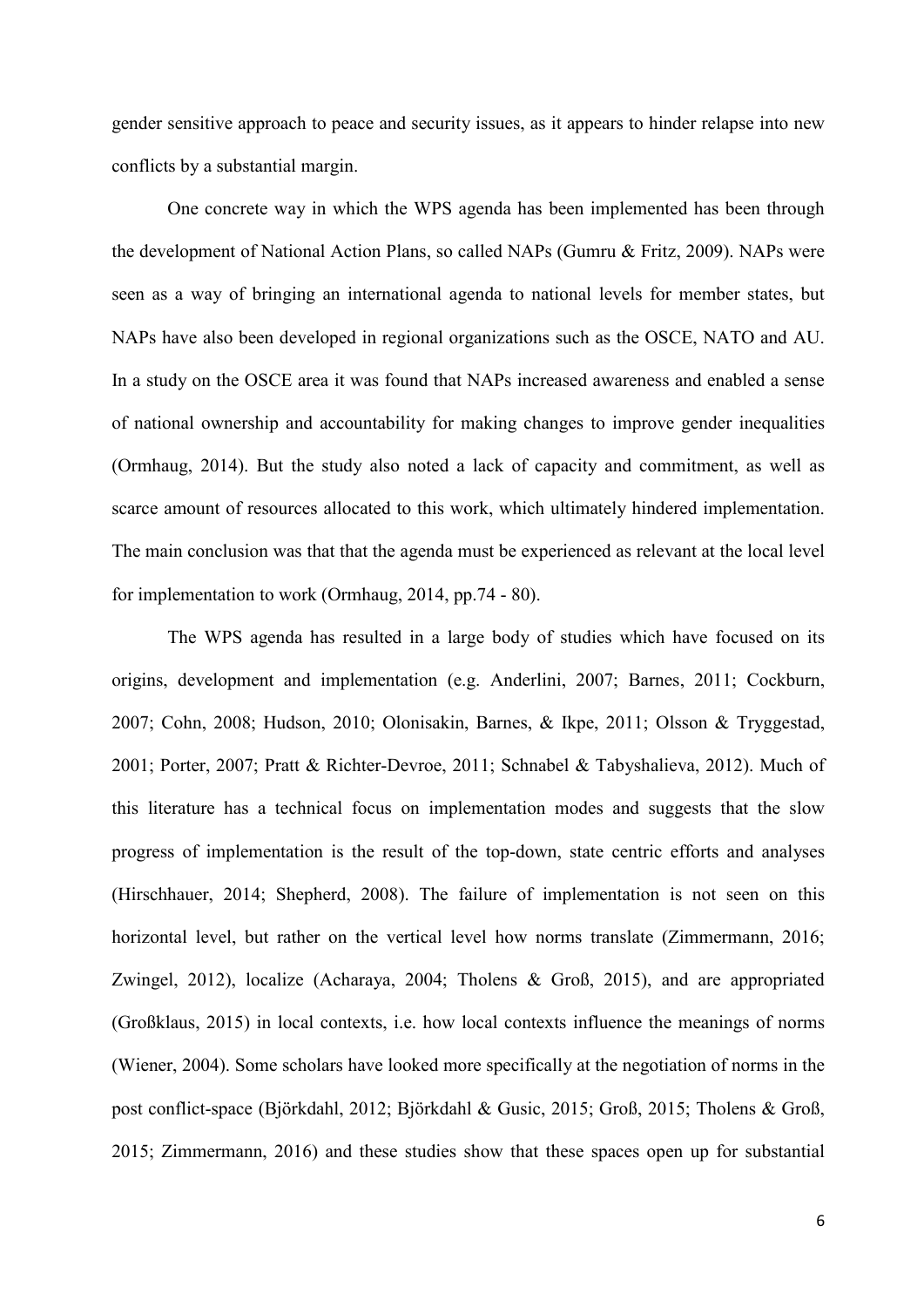negotiation over the prescriptions and parameters of international global norms; it is a time where norms of the past are negotiated against envisioned norms for the future.

## **Situating Bosnia**

1

Why is Bosnia a relevant case for the study of norm change and UNSCR 1325 implementation? There are several answers to this question. First, Bosnia is a country which is still in many ways in transition from war to peace<sup>[6](#page-6-0)</sup>. While the country is independent and selfgoverned, the international presence since the ending of the war in 1995 is still strong. In particular, the role and mandate of the Office of the High Representative (OHR), which was put in place to oversee the civilian elements of the Dayton Peace Agreement (DPA), contributes in creating a feeling of being ruled by outsiders, a sentiment which is by no means alien to the peoples of Bosnia, but which keep Bosnians in constant state of adaptation to outside forces. Second, the country is deeply divided. The DPA left Bosnia with one of the most complicated government structures in the world; a state divided into two entities (Republika Srpska and The Bosnian Federation), which has resulted in triple (state and entity levels) sets of presidencies, ministers and legislature. Needless to say the system is highly fragmented, resulting in corruption being widespread. Manoeuvring this landscape is difficult, and securing women's political participation is tangled into these complications which are overridden with ethnic divisions. Finally, and most importantly, the war itself from 1992 to 1995 brought women's war experiences and security needs to the international arena<sup>[7](#page-6-1)</sup>. Never before had sexual or gender-based violence received so much international attention as was the case for Bosnia. The politicisation of women's bodies and a victimisation of women placed gender issues at the centre of ethnic politics in Bosnia (Helms, 2013; Meznaric, 1994; Nikolic-

<span id="page-6-0"></span><sup>6</sup> Bosnia is still strongly influenced by the devastating war that lasted from April 1992 until the signing of the Dayton Peace Agreement in December 1995.

<span id="page-6-1"></span><sup>&</sup>lt;sup>7</sup> Estimates of the number of sexual violence crimes during the war range between about 20,000 victims and 60,000 victims (Meznaric, 1994, Nikolic-Ristanovic, 2000).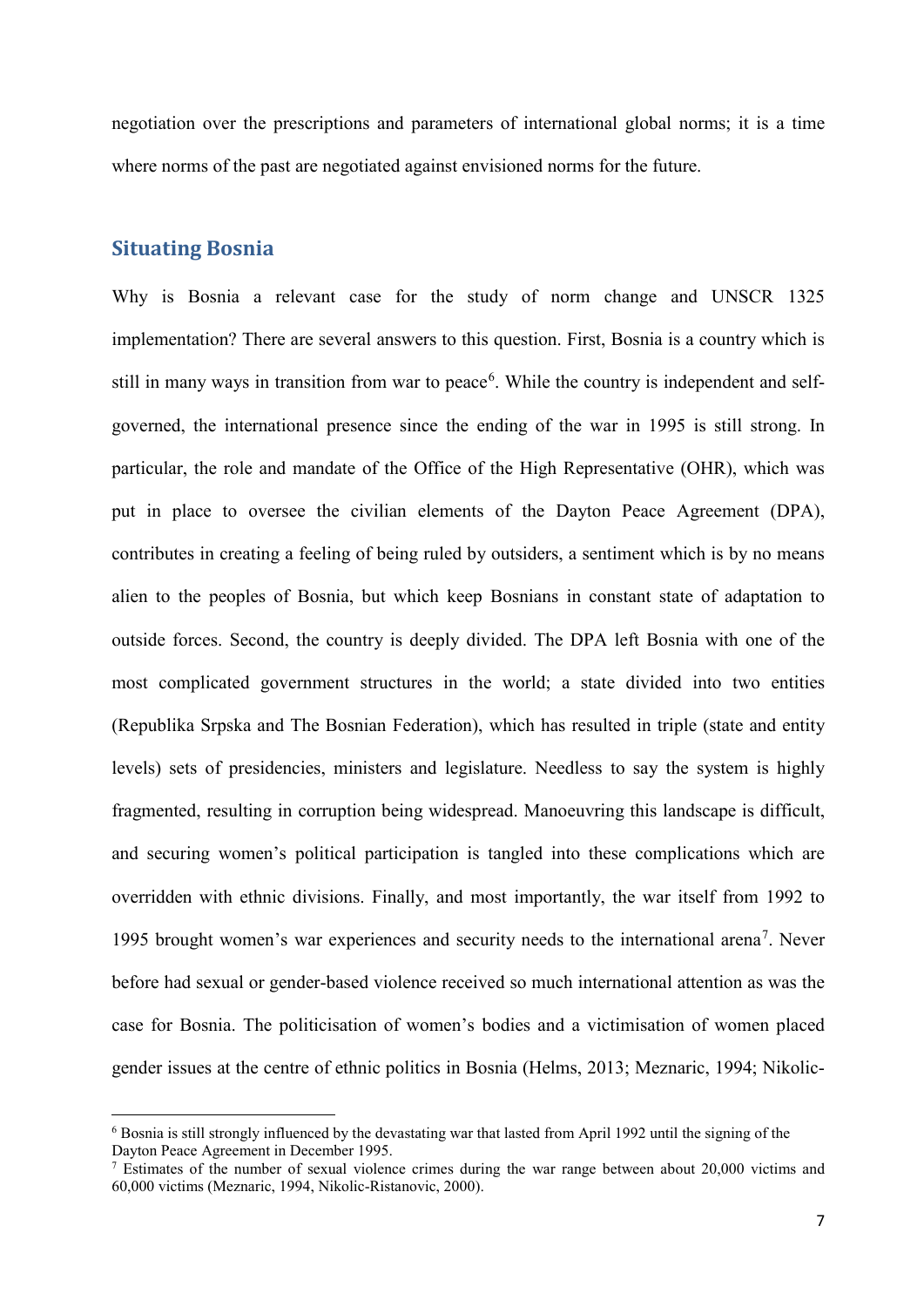Ristanovic, 2000; Skjelsbæk, 2006); a dangerous combination of patriarchy and nationalism (Hansen, 2001, p. 65). Indeed, the massive attention and response to the systematic use of sexual violence in Bosnia was part of the backdrop for the adoption of UNSCR 1325 (Hudson & Leidl, 2015, p. 24).

The Bosnian Gender Equality Agency developed a National Action Plan (NAP) in  $2010<sup>8</sup>$  $2010<sup>8</sup>$  $2010<sup>8</sup>$  and a follow up in 2013<sup>[9](#page-7-1)</sup>. For Bosnian civil society the adoption of UNSCR 1325 meant the provision of a tool for their work for women's rights and gender equality (Björkdahl & Selimovic, 2015). Sarajevo Open Centre for instance, argue that progress has been made in women's political participation, women in police and military forces and in terms of efforts to combat gender-based violence and to support victims of conflict related sexual violence (Sarajevo Open Centre, 2014, 2015). Others have pointed to the fact that NAPs do not function as an instrument for a more substantial change in gender dynamics in domestic structures (Björkdahl & Selimovic, 2015).

## **Methodological approach**

-

Narrative psychology enables us to analyse the lifeworlds of the subjects that we study (Gergen, 2001; Hammack, 2008; Hammack & Pilecki, 2012; McAdams & McLean, 2013; Singer, 2004). A narrative can be understood as "the sensible organization of thought through language, internalized or externalized, which serves to create a sense of personal coherence and collective solidarity and to legitimize collective beliefs, emotions, and actions" (Hammack & Pilecki, 2012, p. 78). Individuals have a need for a sense of coherence, or unity, in their own identity development; a narrative order to connect different events, actions, thoughts and feelings over the life course, individuals create narratives of their own lives (Singer, 2004).

<span id="page-7-1"></span><span id="page-7-0"></span><sup>8</sup> [http://www.peacewomen.org/assets/file/NationalActionPlans/bosniaherzegovina\\_nationalactionplan\\_2010.pdf](http://www.peacewomen.org/assets/file/NationalActionPlans/bosniaherzegovina_nationalactionplan_2010.pdf) <sup>9</sup> <https://www.inclusivesecurity.org/wp-content/uploads/2014/12/BiH-NAP-ENG.pdf>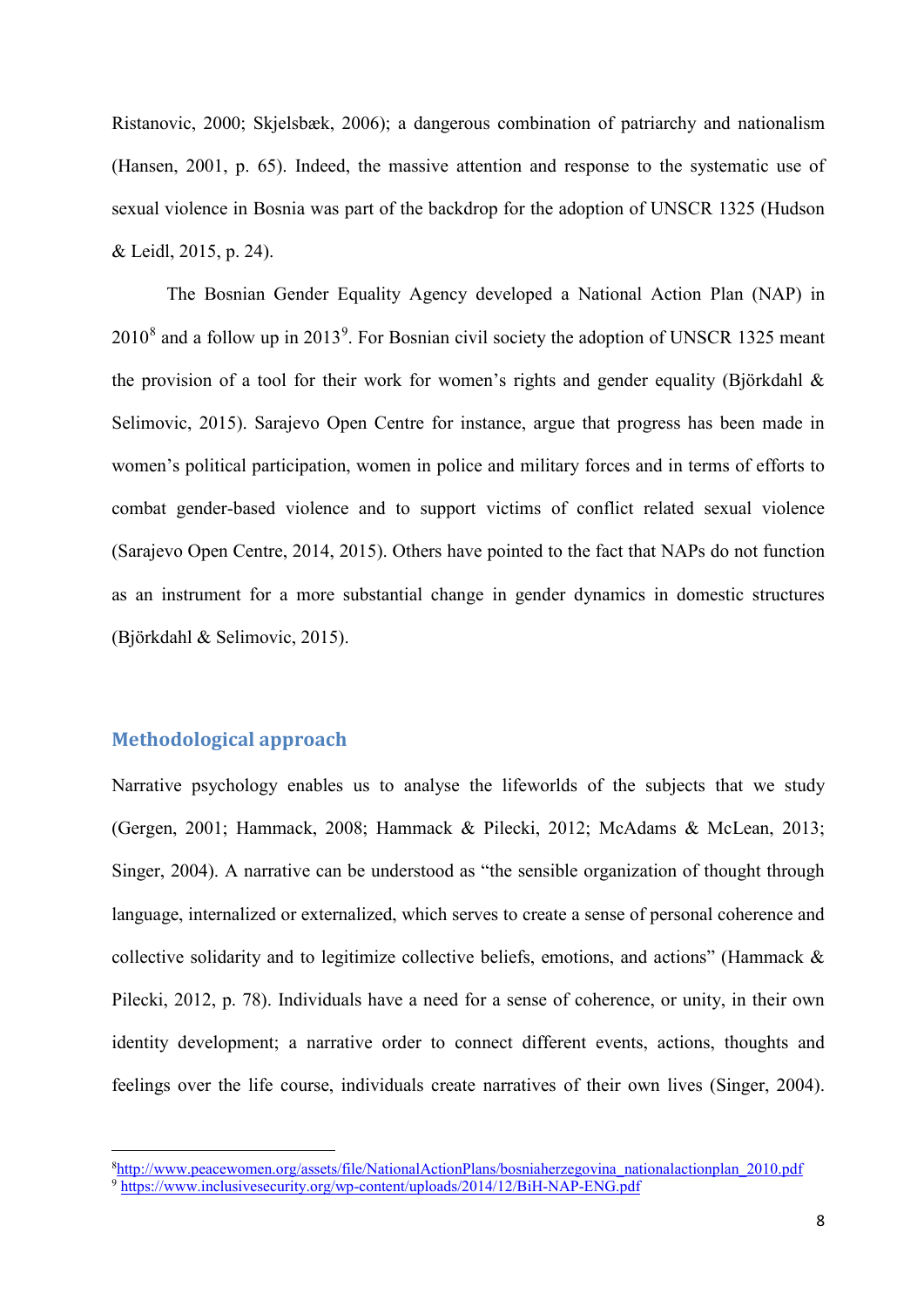These individual narratives, or life stories, are closely connected to shared stories at the societal and political level. Moreover, narratives function as mediating factors for how individuals and groups act in the social world. The types of narratives at the personal level thus influence the behaviour of groups as well as other individuals. We base our approach in part on the work of Hammack and Pilecki (2012), which allows for a link between the individual and the sociopolitical, between mind and society. They introduce the concept of narrative engagement (Hammack & Pilecki, 2012), which serves to explain how individuals engage with collective stories, such as what it means to be a woman or a man in a given context, and to be part of different groups and communities.

Our study of change in gender norms takes place at different levels, at the political, or macro level, referring to the Bosnian state and its institutions, at the community, or meso, level, referring to different cultural and social groups within the Bosnian state, and at the proximal, or micro level, referring to how individuals operate within the other levels, mobilizing for change or reproducing the status quo. Gender equality norms operate on all these levels and our aim is to see how the UNSCR 1325 implementation efforts are narrated on these different levels and what this means for the conceptualization of the localization of the normative framework. To achieve this we look at stories about changing gender norms in Bosnia, related to the past, the present and the future, both within and outside the peace and security sector. Data for this study was collected in Bosnia in November 2015. In total, 22 interviewees took part in semistructured focus group interviews. The interviewees in the present study were primarily selected on the basis of having central roles in civil society in Bosnia which enabled them to be engaged in, or touched by, the implementation process in different ways. Some worked directly with the WPS agenda whereas others worked in areas not directly related to the agenda but potentially influencing the norm adoption process in Bosnian society in different capacities.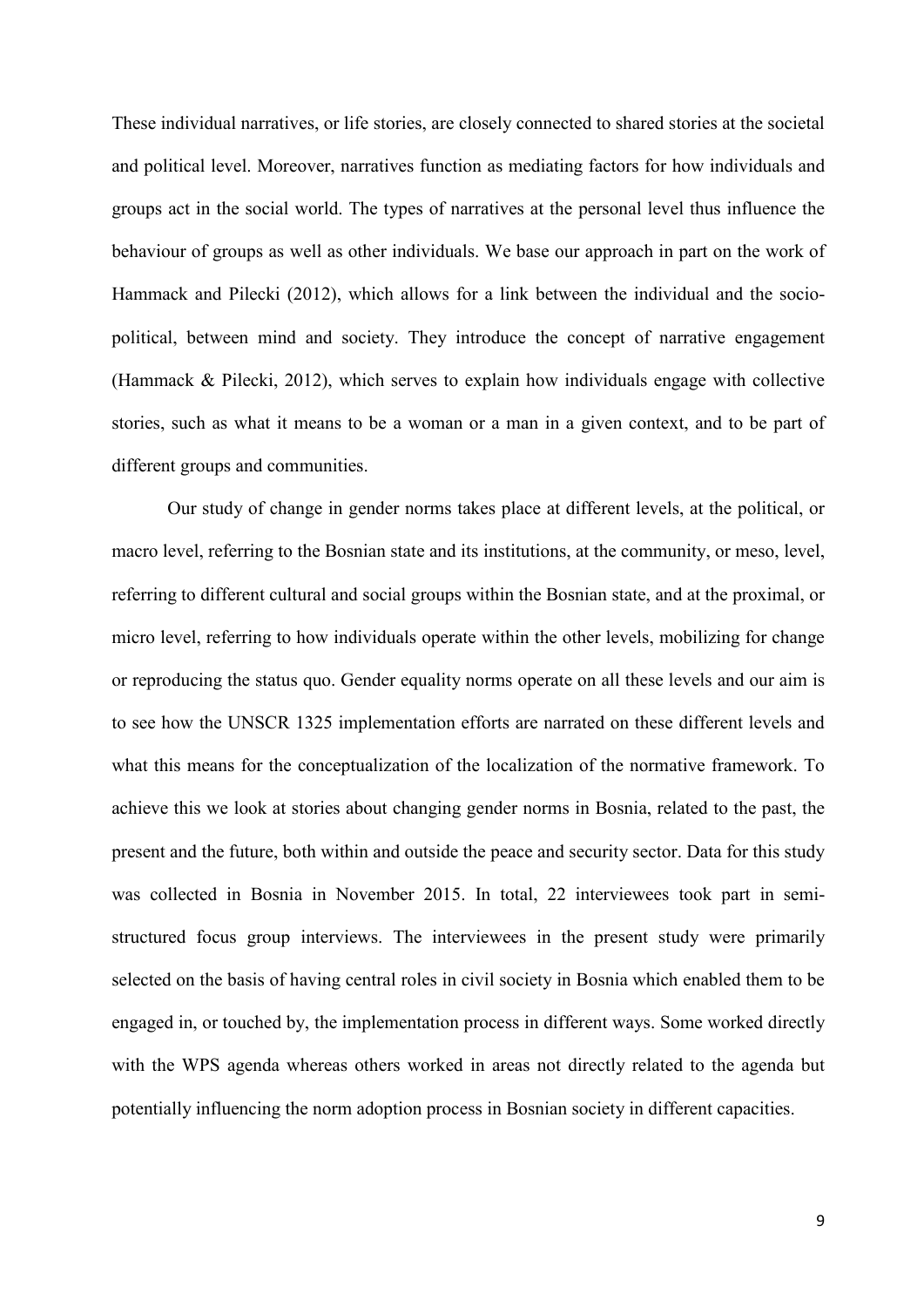In the interviews, we asked questions related to the following topics: 1) gender roles in the past and at present; 2) influence of gender in work settings; 3) gender and politics in Bosnia today; 4) the dynamic of international and local actors promoting gender equality norms, and; 5) possible changes in gender roles in Bosnia in the future. In order to gain insight into individual and interpersonal dimensions, we also asked about interviewees' own experiences related to the different topics. Getting from data gathering, transcription and over to analysis we used a thematic approach, as described by Braun and Clarke (2006). First, themes, that is narratives about (changes in) gender norms and reactions to the WPS agenda, were identified on the basis of their content and on the basis of having been referred to by several interviewees. Second, rather than aiming to describe the whole data set, the thematic organisation of the data focused on information about reactions and interpretations of UNSCR 1325 and the WPS agenda and descriptions of different identities. Third, underlying assumptions, ideologies, and ideas rather than the explicit meaning of text fragments were conceptualized. The data were analysed following six phases (Braun & Clarke, 2006) using the qualitative data analysis software NVivo 11 Pro.

## **Narratives of support and resistance**

On an overarching level, two main narratives about the WPS agenda and changes in gender equality norms in Bosnia emerged. We have chosen to call these "narratives of support" and "narratives of resistance". By using the term support, we refer to narrative accounts which present argument in favour of gender equality and situate trajectories of this norm. By using the term resistance, we refer to the opposite. The analyses are multi-layered and demonstrate how the implementation of UNSCR 1325 brings out different levels of reflection on gender equality norms in the everyday lives of the interviewees.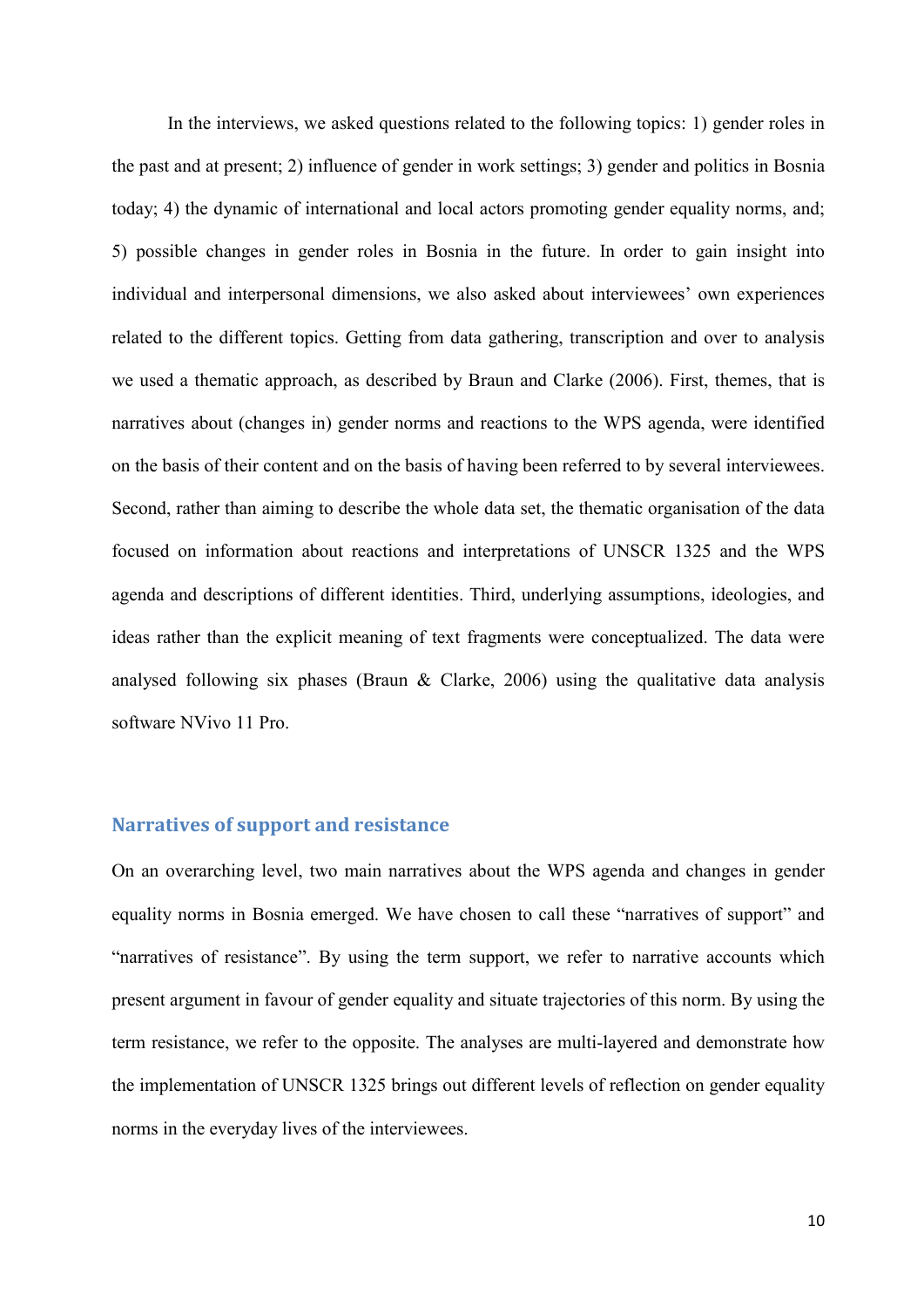#### **Narratives of support**

There were various accounts of support for the implementation of UNSCR 1325 which took different forms in the interviews and three distinct sub-narratives emerged; of compatibility, modernization and manoeuvrability. These will be presented below.

#### *Compatibility*

The notion of gender equality is by no means new in Bosnia, rather the contrary. The socialist legacy from the Socialist Federal Republic of Yugoslavia (SFRY), where Bosnia was one of six republics, had made the Bosnian public well acquainted with gender equality, both as rhetoric as well as in social and political organizing. Bosnians had, for instance, been used to welfare arrangements such as maternity leave, day care facilities, and access to contraceptives as well as abortions, all of which enabled women's participation in the workforce and public life. When we asked the interviewees about their experience with gender equality in their childhood we got answers which suggested that this was a familiar theme, such as this one;

*During socialism we did have, gender equality ideology let's call it. That goes in hand with such a regime, in terms of socialist belief related to working class and equality of the proletariat and stuff like that. So we did have, in theory, good laws. And also in practice, we did see that happening, women gaining the right to vote, women gaining mass education. Getting all sorts of professional positions and stuff.*

Interviewees told stories about how previous generation family members had lived lives where it was considered normal that women had many of the same roles as men in the public sphere. Ramet (1999) explains that gender equality during the socialist years was solved by ensuring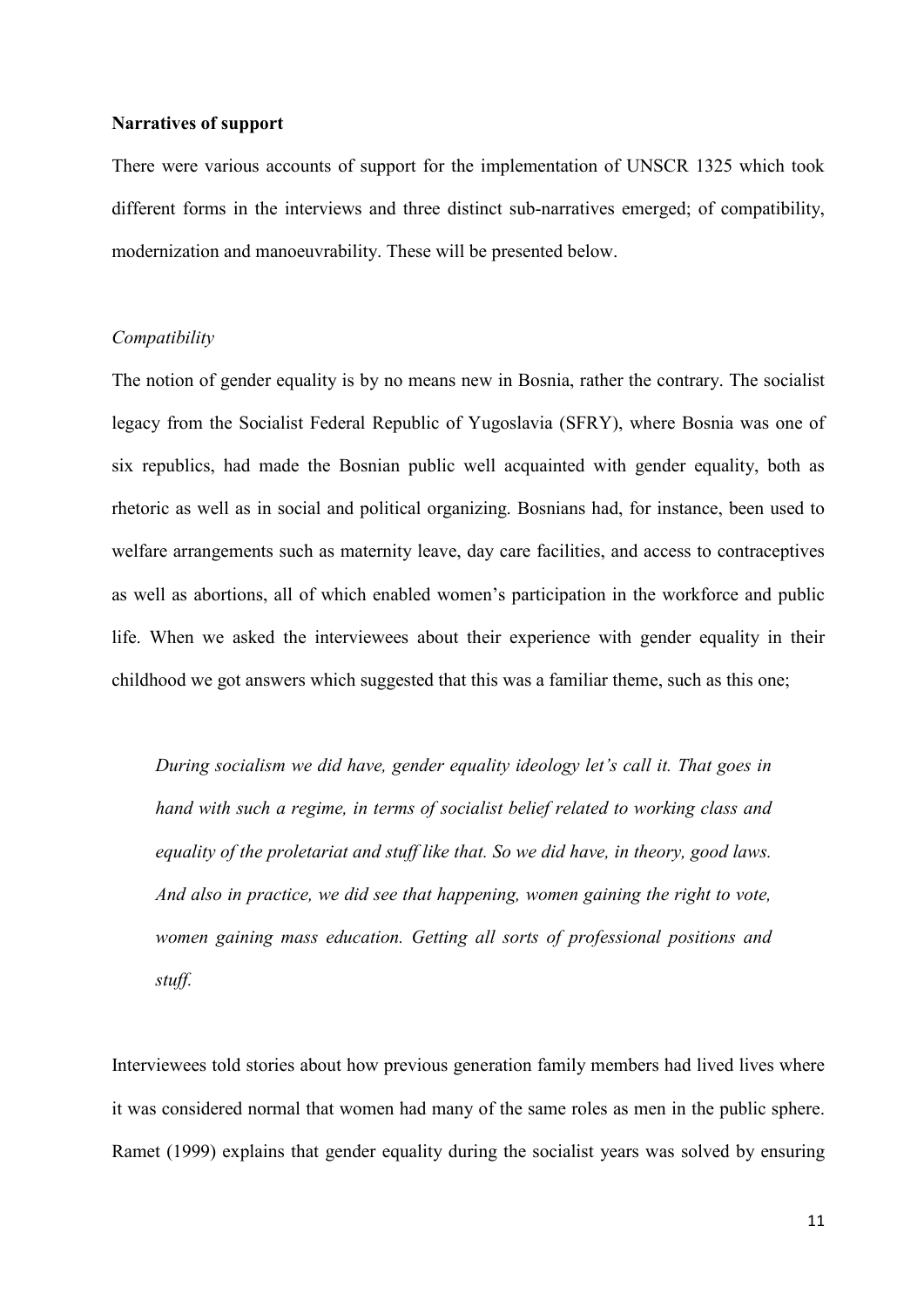women's political participation in the Communist Party as well putting in place legislation such as Article 24 in Yugoslavia first post-war constitution (1946) which ensured that "women enjoy equal rights with men in all spheres of state economic and social life" (Ramet, 1999, p. 94). Yet, the picture was by no means perfect and the job market was vastly gender segregated, women might have gained economic equality, but not political equality. Ramet (1999, p. 104) also notes that school textbooks, informative for the younger generations, portrayed gender stereotypical roles for boys and girls, which suggests that gender equality did not trickle down to the domestic sphere. Despite this, the introduction of UNSCR 1325 and the notion that gender equality norms are presented as a post-war phenomenon is resisted as this interviewee explains:

*First of all the idea that gender equality is being introduced to us post Dayton [the peace agreement in 1995], you know that is not true because socialist Yugoslavia had a stronger, at least idea, although it didn't play it out fully institutionally, but the idea of gender equality was actually much stronger and much more radical than we have now.[…] We were not a blank, you know like a white paper.*

And another interviewee note that she experienced the gender equality of the past as a close to perfect system;

*I mean, Bosnia was part of Yugoslavia, which was a very strong communist or socialist system. So I mean women's rights were not really ever a big issue here. Because I mean in socialism you had this equality kind of, it was very, I mean, it was advanced, you know.*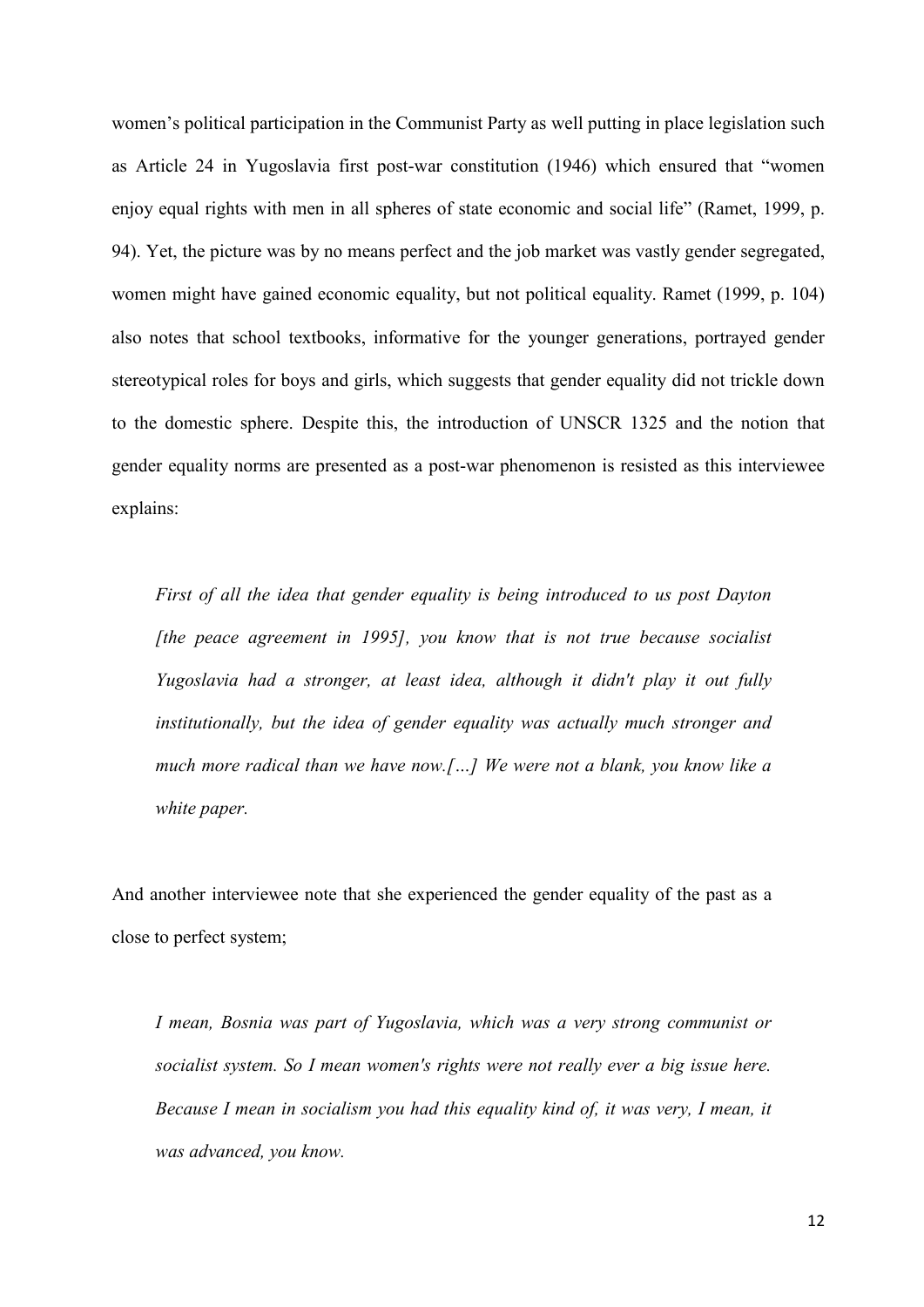Swanee Hunt, who was the USA ambassador to Vienna during the Bosnian war and who was instrumental in bringing women's voices from Bosnia to the peace negotiations leading up to the Dayton Peace Agreement in 1995, was surprised to find that men involved in the peace process seemed unable to identify qualified women to take part since she had found that "Yugoslavia had the highest percentage of women PhDs of any country in Europe"<sup>10</sup>. Why was this so? One would think that amongst the highest educated women in Europe there would be someone who could be seen fit to take part in peace talks. So, despite the high level of gender equality in pre-conflict Bosnia, women's involvement in peace and security matters was still in the margins. One explanation of why might be so can be found in Husanović (2015, p. 116) who noted that the post socialist era, which came about very abruptly and violently with the onset of the war in 1992, is one where it has been "important to hide how much the women have lost in terms of equality". Violence, ethnic divisions and nationalism preceding a new liberal capitalist economy placed women in a new symbolic role where "their losses are made visible only insofar as they serve the patriarchal system of the nation, family and market" (Husanović, 2015, p.116). The roles of women and the plight of gender equality were vested in different political ideologies but on a personal and private level, gender equality was perhaps never achieved. As Ramet (1999, p. 105) concludes, "The achievement of gender equality requires a frontal assault on the cultural, psychological, religious, social, economic and political bastions of patriarchy", which dominated pre-war Bosnia. One interviewee supports Ramet's claim by saying that not all benefitted from the socialist gender equality system, and that gender equality was reserved for some, but not all;

<span id="page-12-0"></span> $10$  Quoted in Hudson & Leidl (2015, p. 24)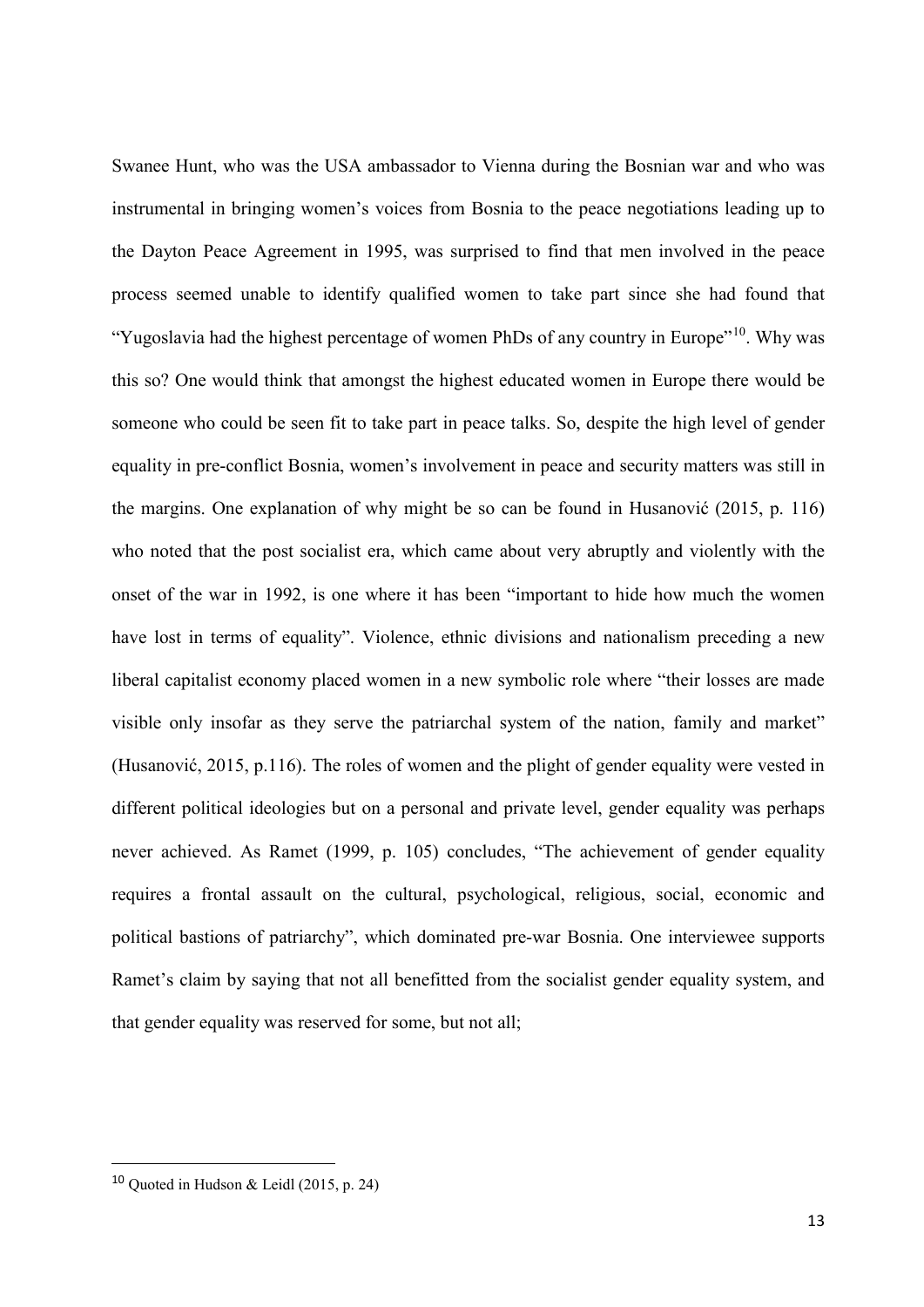*That [gender equality] is a residual of the socialist system that we had before, which had a very strong welfare state. So I mean, yeah, in that term it was good. Also, I mean, women who work for the public sector they really enjoyed full oneyear maternity, paid leave. But then, you know, not all of them are lucky to have that sort of contract.*

What we see demonstrated above is an example of a normative fit where the global norm is compatible or resembles pre-existing norms (Checkel, 1999). Furthermore, this fit is not only on an ideological level, but experienced in public rhetoric and in societal organization. The normative intentions behind UNSCR 1325 are familiar and recognizable and do not represent a stark shift with practice and thinking of the past. Yet, the past was ridden with double standards and gender equality was described as primarily something which related to the public sphere of work and education. It is described as ridden with (communist) ideology and imperfect. But as the data show there are alternative ways of framing gender equality norms and UNSCR 1325.

#### *Modernization*

The outline above suggests a support narrative which is looked at as a legacy from the past, as something familiar to which Bosnians have a degree of ownership. Yet, the gender equality changes, in line with the intentions of UNSCR 1325, are also embedded in a forward looking narrative; as a way of making changes that point to a more modernized liberal Bosnia, in line with other European and Western countries. Consider the following answer from a local politician when asked about UNSCR1325 implementation in Bosnia;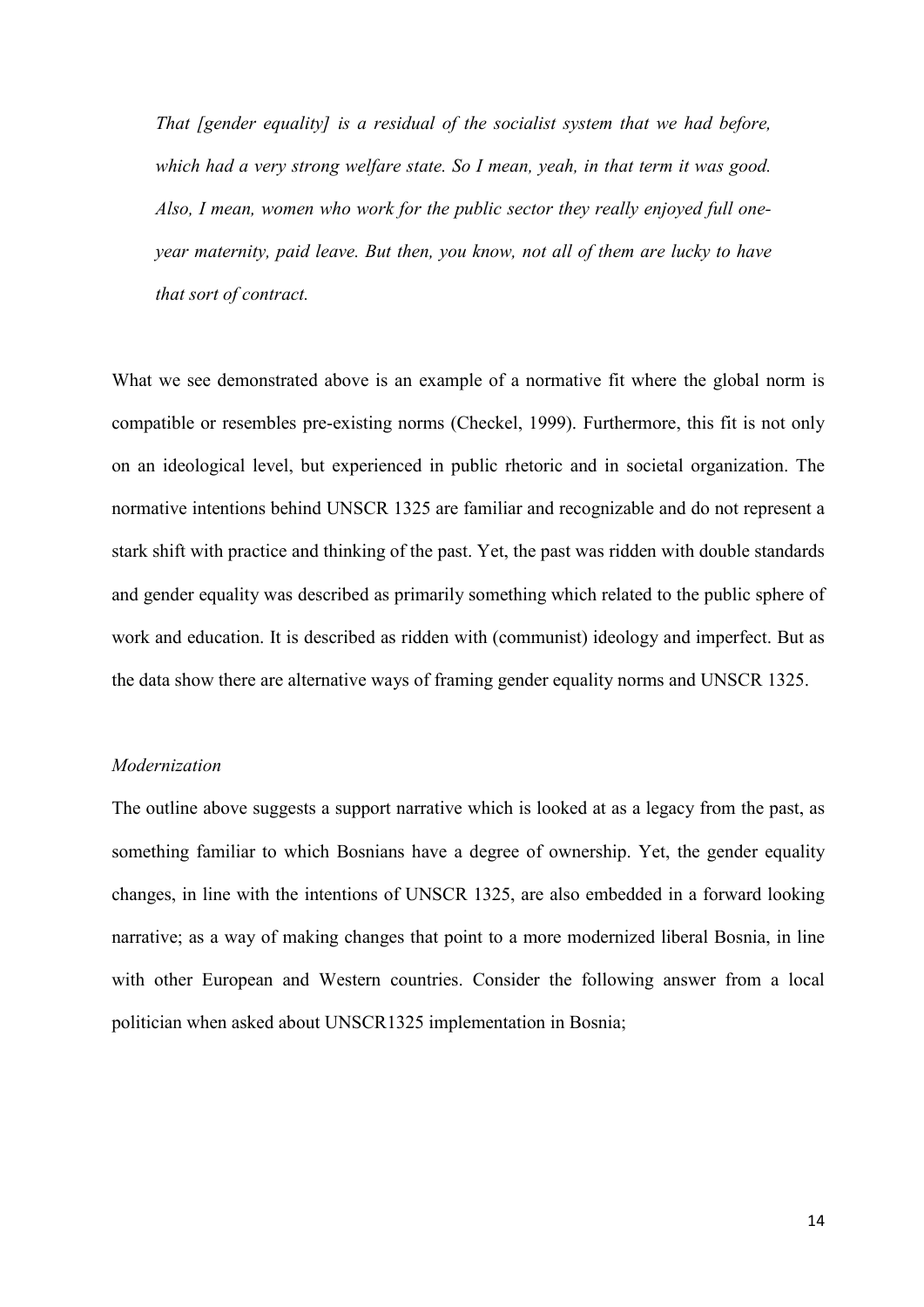*We had the first country in the region that had 27 percent of women in the parliament, and we did it, we were at several levels always the first. Even Germany and France didn't have that many women.* 

Delivering on gender equality through progressive policies is seen as a way of putting Bosnia on the European map; ahead of the two most powerful countries in the EU; France and Germany *('even Germany and France didn't have that many women'*). By promoting women's political participation, the interviewee quoted above challenges the norm of male domination in the political field and expresses pride in how far Bosnia allegedly has come; she presents Bosnia as a modern westernized state. In the focus group interview where this sentiment was expressed, an interesting situation emerged where the politician's account was strongly contested by the other interviewees. The others, who were all part of different local civil society groups, protested against the notion that Bosnia had come very far, amongst the best in Europe, when it comes to gender equality. The arguments against her claim were that "*our youth are leaving*", "*we have not reconciled after the war*", and "*the politicians are all corrupt*". It appeared important for the politician to present Bosnia in a positive light when talking to western European researchers such as ourselves. Being a progressive wellfunctioning European state entailed gender progressive policies. The essence from the protesting voices was that this was mere rhetoric and did not reflect a reality where Bosnia was seen as a functional and attractive state. Rather the contrary, according to other interviewees, the state did not address the implementation of the WPS agenda nor women's advancement in public life seriously:

*So they put women on the list [for political parties], they are finding representatives that they know will not make it into the assembly. Even when some*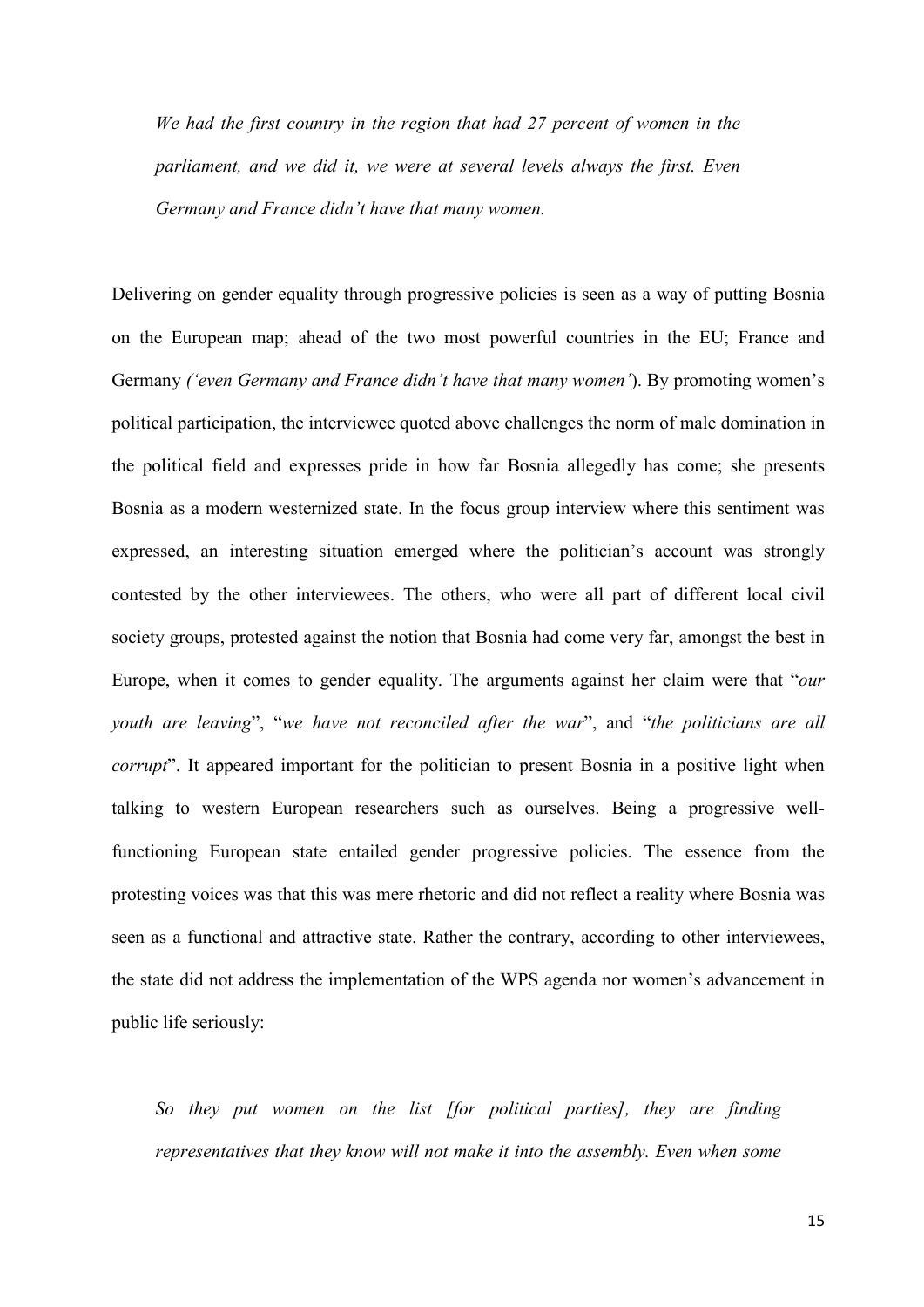*women are elected into the assembly there is a large question: Are they allowed to discuss their opinion? Or do they need to represent the party, the opinion of the president? They elect women to be part of a party, giving them false power. But they do not have real power.*

The political system and culture were described as disfavouring women, and as dysfunctional altogether. What these stereotypes mean for young women in Bosnia is reflected in the following quote by a woman who worked for an international NGO in Bosnia tasked with the implementation of the WPS agenda;

*But I mean, working for the UN is different, you don't feel like you're working in Bosnia because we have this very clear UN core values that we all identify with.* 

She makes juxtaposition between a functional UN system united by core values as opposed to a Bosnian state with other values and a dysfunctional system. This quote suggests, in a different way than the quote from the local politician, that there is something to gain for Bosnia by uniting around cores values, such as gender equality. The gain is international recognition and appearing as a modern functional state, but this is not without complications;

*I mean, you always have different expectations for men and women. I think everywhere. Before the war I was really young then, but I think definitely women now are more independent, women get married much later now than before. I think that is a trend everywhere. Before women usually lived with their parents until they got married but now there is this trend that if a woman is like 30 years*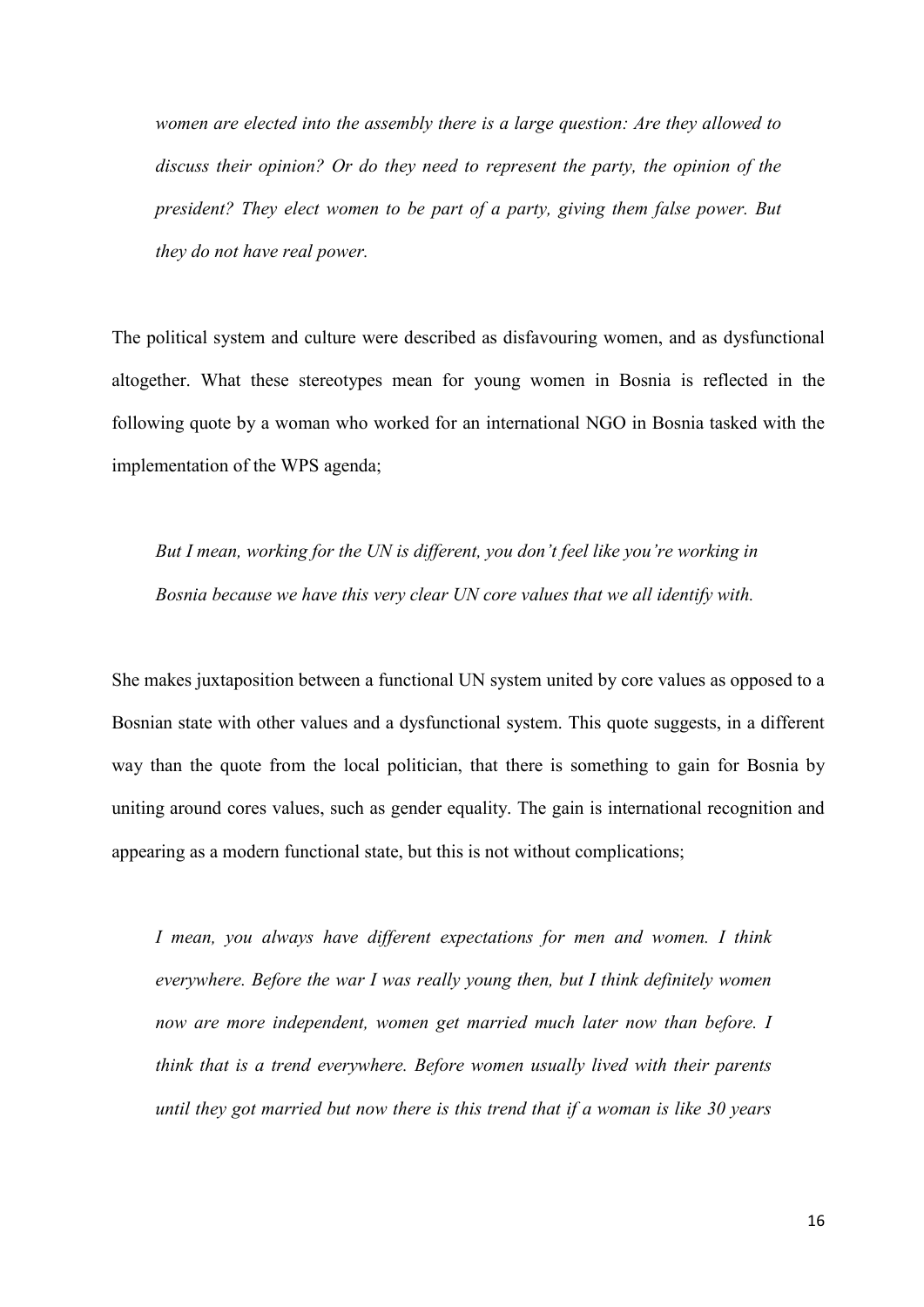*old, she has a career. It's normal to see them buying apartments on their own and stuff like that if they can afford it.*

Returning to Husanović's (2015) assertion stated above, that one of the hallmarks of the post socialist and post-conflict era is to hide how much women have lost in terms of gender equality, then casting adherence to the WPS agenda as a brighter future can serve strategic political gains, as expressed by the local politicians in the focus group interview. Here the point is that the push for these changes comes from outside Bosnia, not from the socialist past. One of the interviewees even felt that her position in an international NGO saved her from a disempowered life, as reflected in her answer to our question of how she experienced working with implementing the international WPS agenda in her home country: '*I have no problems with that, that actually saved me to be honest, I'm good, I'm good'*. She brings the impact of the gender equality norm down to an intrapersonal level; it gives her a feeling of being good, and that is contrasted with how the Bosnian setting makes her perceive herself even if there are changes towards more independence for women as the previous quote suggests.

#### *Manoeuvrability*

The final narrative which articulates support for gender equality norms, and changes to that effect, does not situate these norms as something for a modernized future, or legacy of the communist past, but as something in between, something that is rooted within a different set of parameters. We have chosen to call this a manoeuvrability narrative which attempts to articulate a middle position between the past and the future.

This narrative was the most pronounced in the focus group interviews with representatives from the four major religious groups in Bosnia; Muslim, Catholic, Orthodox and Jewish. This was an important group to include in our data because religious leaders and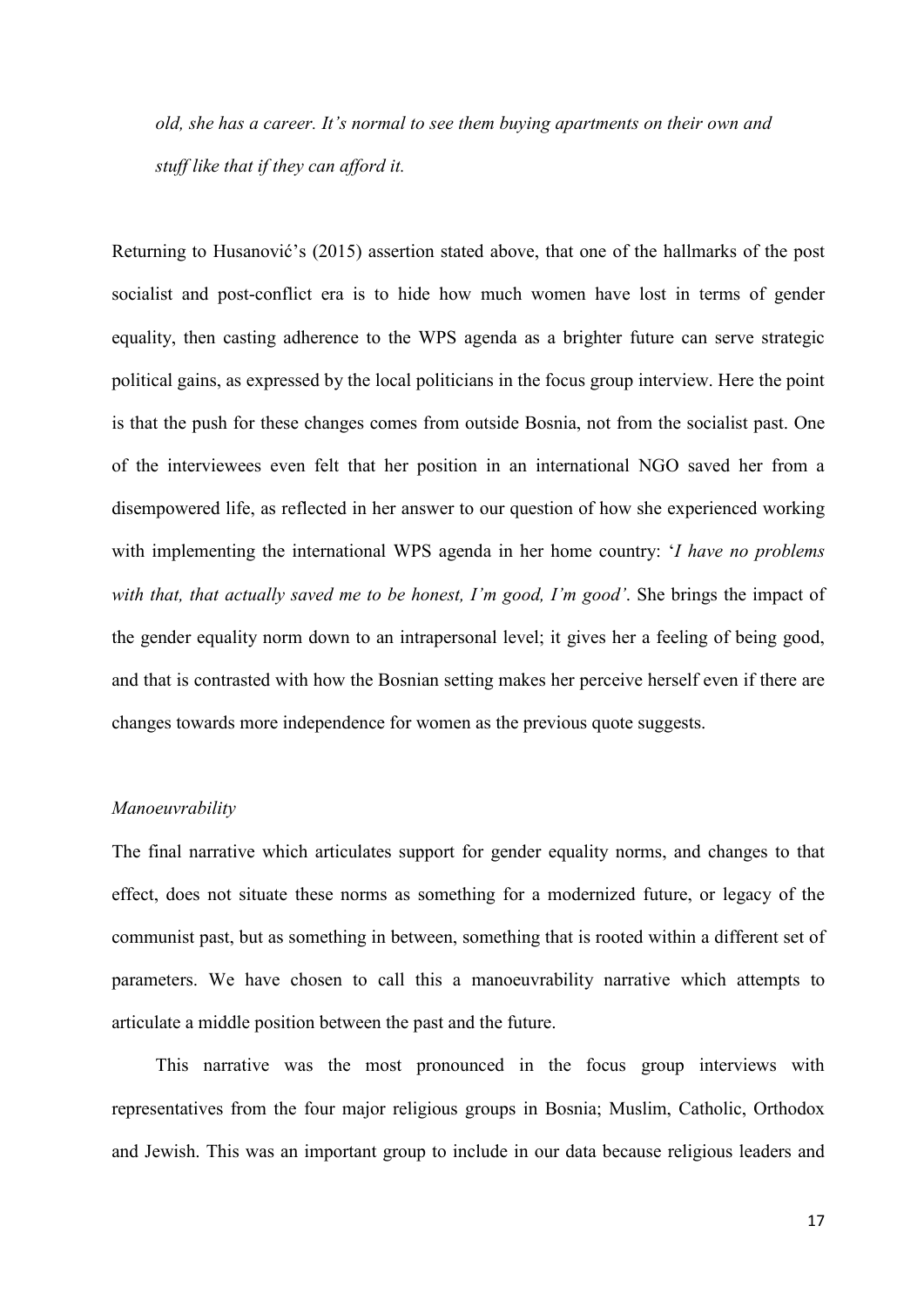communities are often heralded as spoilers of the WPS agenda (Rayman, et.al. 2016). Yet, it was religious leaders, particularly within the Islamic communities in Bosnia who offered a reinterpretation of the Koran during the Bosnia war issuing a fatwa stating that war raped women should not be seen as damaged goods, but as heroines; a statement that had a profound impact on the ways in which raped women were seen in their local communities, families and identities (Skjelsbæk, 2012). Religious leaders have moral authority to influence gender norms, as this interviewee notes;

*But it is a bigger concept [gender equality] I would say than just religious interpretation. But of course, strong determined theologians could have a great role here to reinterpret what actually the religion or religious texts have to say about gender issues.*

The core of the interviewees' argument is that religious texts and interpretations open up for manoeuvrability for women's influence in religious, social and political matters, in both positive and negative ways. Our interviewees were mid-level religious leaders with an understanding of how the top leaders in their religious communities reason as well as how their congregations react. They were united in the conviction that narrow views and understandings of religious theology were considered mistaken interpretations of religion and should not stand in the way for development and change for leading to women's increased political and religious participation as formulated by the interviewee below:

*As a religious people, as women of faith, we would like to be active and recognized by the society as some kind of strength of the society that can, that we can do something together for the benefit of civil society.*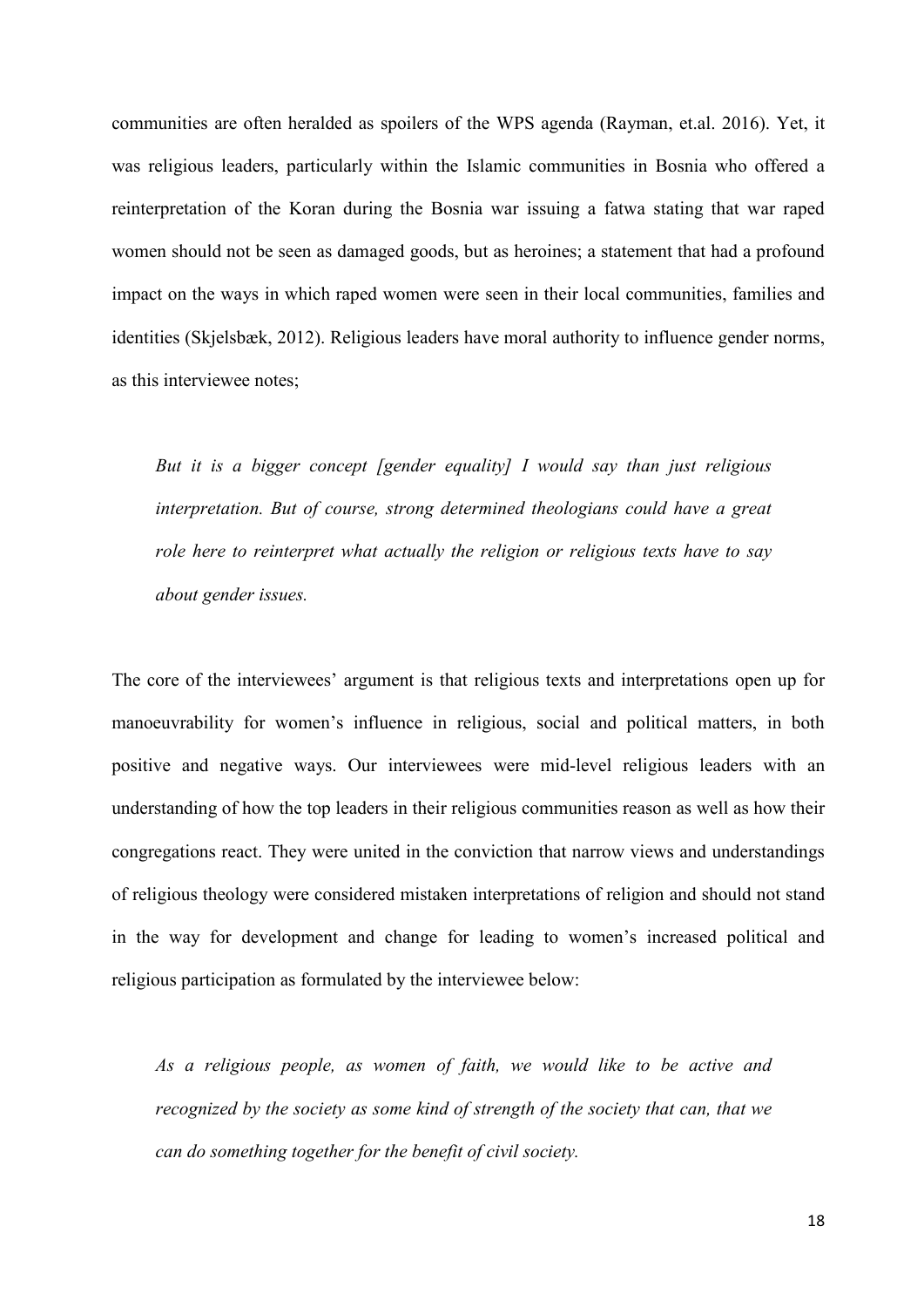The scriptures, they argue, are not hindrances for women's leadership in religious life in Bosnia. One interviewee, from the Islamic community, told that the Imam, personally, had never been against more female participation in religious and public life and that this was known throughout the Islamic community.

The Orthodox representatives argued that having women as heads of the church was difficult to envision, but this did not rule out that a woman could be an important leader under the patriarch within the religious community. They also recognized that this construct could be challenged, but felt that such a change would be hard fought due non-religious traditions between men and women in the domestic sphere as this interviewee states here:

*Because women are different from men and I am talking from my own experience because I am from that kind of family and I am experienced in that. It is not just about my right but the experience is that it [being a priest] is very hard*.

The role of religion in post war Bosnia has increased and gender roles and norms have changed accordingly. Religious groups follow, to a large extent, ethnic lines and so the roles of women within Croat, Bosniak, Serbian and Jewish communities have gained particular religious expressions (Skjelsbæk, 2009). A representative from the focus group with local NGOs framed it like this;

*Now each ethnic elite is doing their best to create this identity that we supposedly all have very different, you know. Language and religion and that is why religion also gets such a prominent role because that is the only possible mark that diversifies. Because it is not our looks, it is not the way we speak, it is not what we*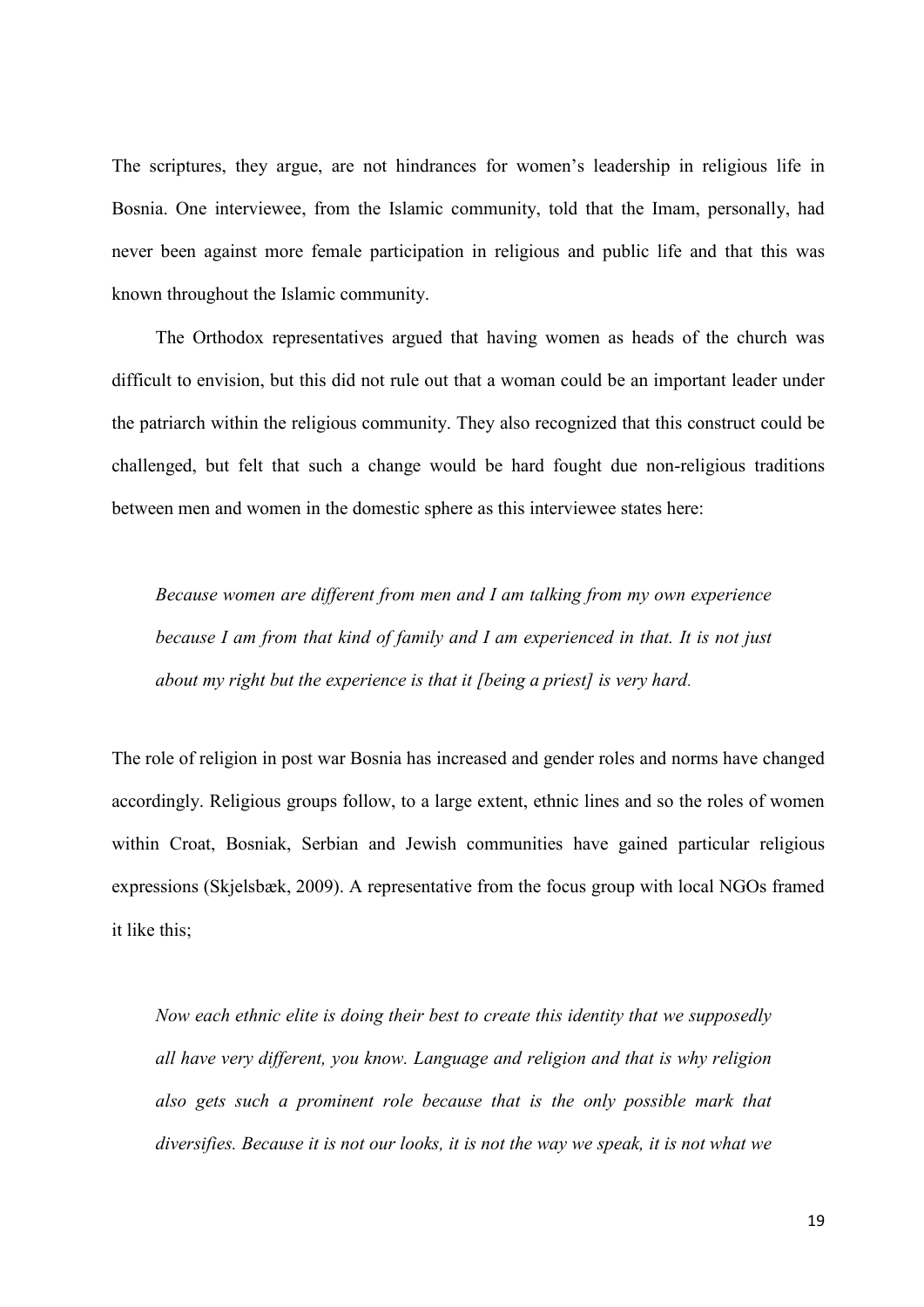*eat, it is not the kind of culture we like or what we engage in. So religion becomes an entry [point for difference].*

Religion and discussions about religious views on gendered norms have become part of public life, rather than as a part of a hidden private life as was the case under communism. This gives rise for new discussions and changes, as this interviewee articulates;

*I think we are living in an age of very aggressive religious institutions on all sides. Like Catholic and Protest and, Orthodox and Muslim. I think before the war we had a situation where, my perception of course, where religion was part of the private sphere. So if you wanted to pray to God, you could do it. You probably could not get top positions but you could still, you know, it wasn't forbidden. Now it is the reverse, I think the part, you know, the more you go to these religious institutions the higher you climb on the career ladder, you are more part of society, it is part of the schools more and more. It is part of everyday lives more and more, the way we celebrate religious holidays etc. So I think now religion is really part of the public sphere and what has become privatized are really issues which should not be part of the private sphere such as domestic violence etc.* 

The main point which was conveyed by these interviewees was that religious groups and interpretations of religious scriptures would be more open to gender equal treatment in terms of positions and participation in religious and political life, but secular gendered traditions were the main obstacle to achieving this, as will be discussed below.

#### **Narratives of resistance**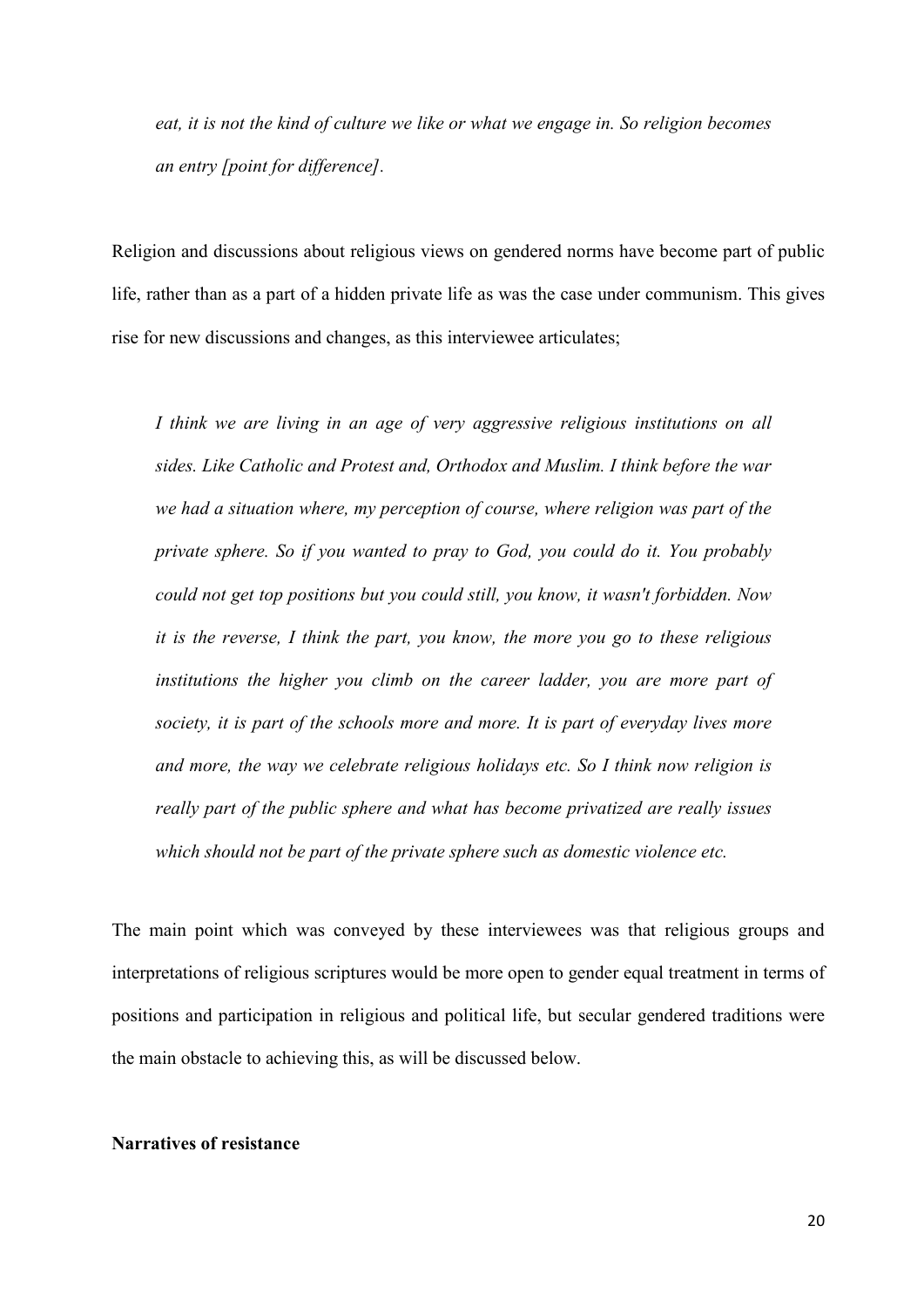There were various forms of resistance to the implementation of UNSCR 1325 and gender equality norms which took different forms in the interviews; as stories about traditions and nationalism. These will be presented below.

#### *Traditions*

While there are strong and deep-rooted divisions in Bosnian society there was consensus amongst the majority of the interviewees that Bosnia is a society in which patriarchal values dominate. It was seen as something that had existed in the past and which has strong influence on the present. The patriarchal roots, and its inherent traditional gender roles, were not seen as religious, nor ethnic, but rather as an all-encompassing feature of Bosnian life; something that united Bosnians, rather than served as an entry point for nationalist divisions. One interviewee explained it like this:

*I agree, I just would like to add that tradition, especially in Bosnia, is mentality. You know, I think it's not just connected with religion. It is mentality and I think that it could be seen during the socialism era, communism. We didn't have practising [of religion] but we had very traditional attitudes you know, connected with this country. So it's mentality actually.*

Another interviewee articulated the same reflection like this;

*So I think the biggest problem there is tradition and interest […] the women who are interested in, who want to be something bigger in society, in every segment of life, they are a minority. […] And those who aren't just stick to tradition. And the bad part of tradition.*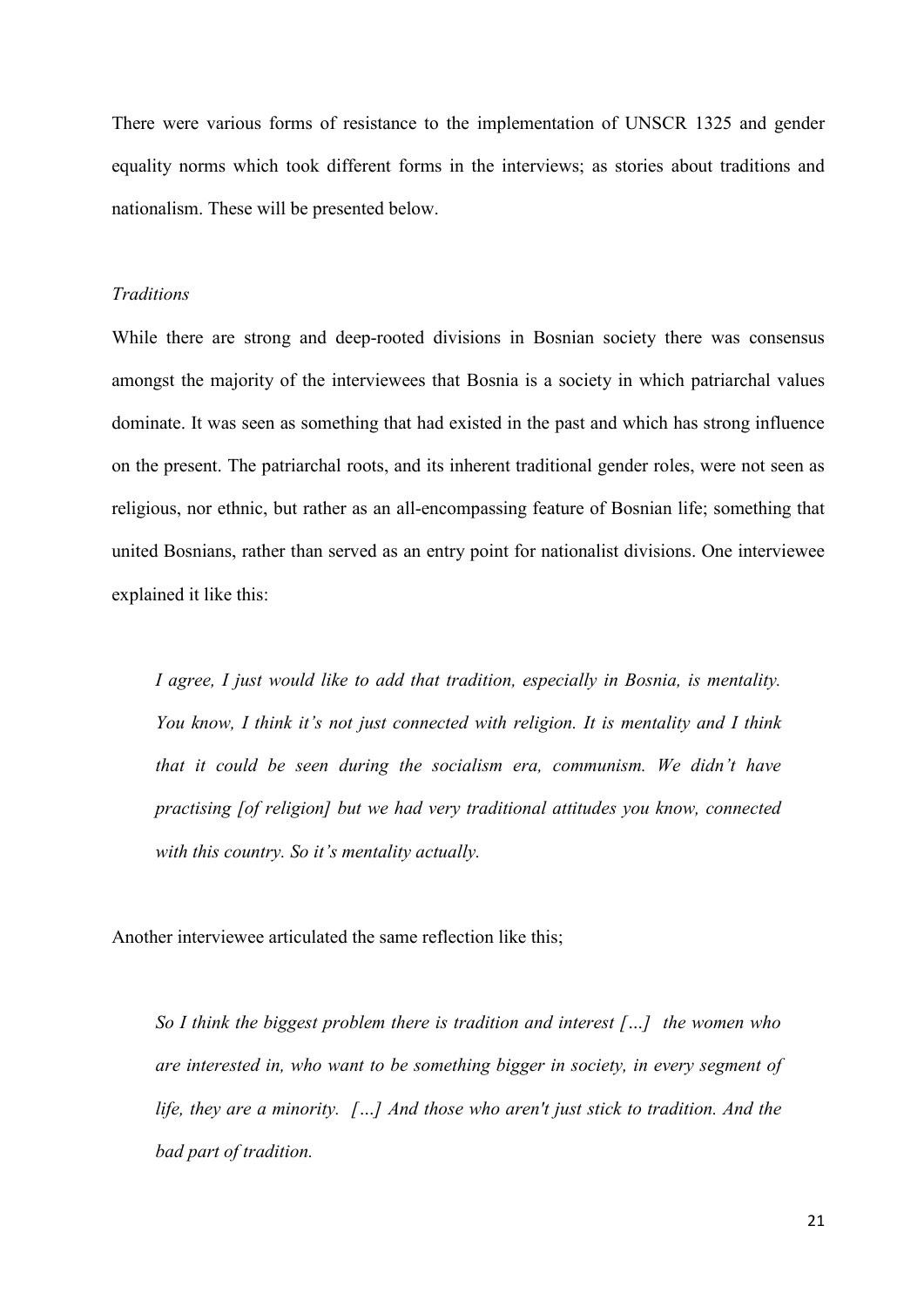In discussions on political participation interviewees told how female politicians were seen as less credible than male politicians. As a female politician expressed: *'According to our mind set people would say; what is she doing here, like giving less credibility to the women than to the men'*. What several interviewees emphasized was a lack of awareness among the population, including women, about what gender equality entails. Ordinary people had little knowledge of, or interest in, the feminist agenda and women's advancement.

*And believe me, here, for women to be a successful politician in BiH, it is possible only if (when) her kids grow up, if you are married. If you are single woman and then, then you can be successful earlier. But if you have a family. If you care about marriage. The first of all you have to have support from kids and husband. And you should be virtuous, to handle all this.* 

While many of these accounts are about times in the past there were also those who referred to processes of re-traditionalisation taking place, were young Bosnians embraced gender norms based on tradition rather than on developments towards more gender equality. Skjelsbæk (2012) has noted that the transition towards more traditional gender is a general feature of post conflict settings, including Bosnia. Returning to what is seen as core (and often imagined) gender values and norms is a way of reconstructing order after chaos and upheaval as the following two quotes show;

*In terms of the private sphere it is even more traditional and I think Bosnia is retraditionalizing and I think it is not particular of Bosnia. I think that when you look at other conflict societies, for example, in Syria it is also happening. We talked to Syrian women and they were like: "I don't know what is happening but*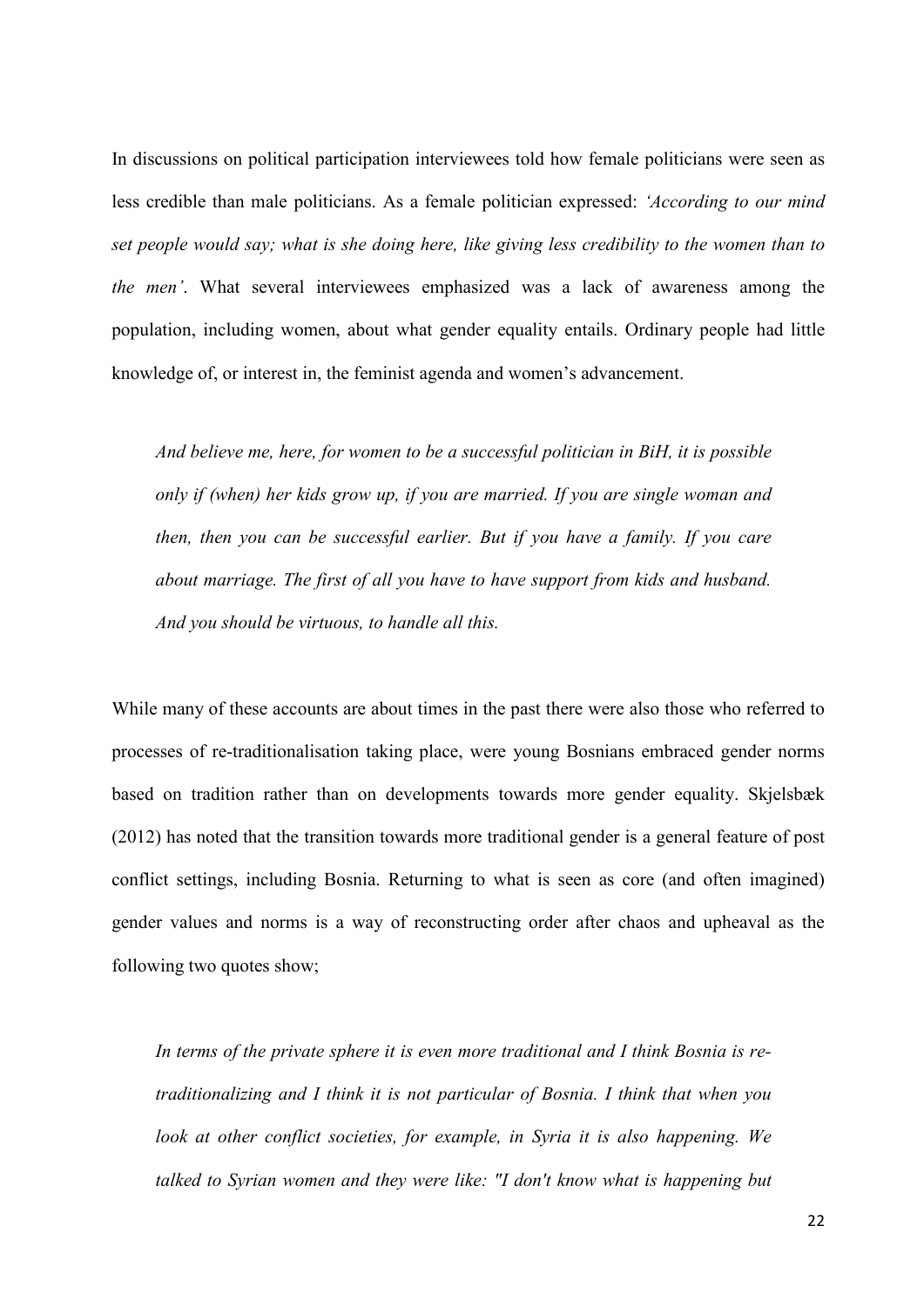*this is, you know, completely against the, how we were". So I think that on top of we already having very traditional gender roles in the private sphere it is even worse now.*

And another interviewee stated the following;

*We have this, you know, re-traditioning and the youth are much more traditional than like, older generations. And even my generation. If you talk to someone who is 18 or 20 now they sound much more traditional, culturally and religiously in their view of family and, than even my parents' generation. It is scary.*

The need for security and stability becomes associated with these traditional norms, which might make changes toward increased gender equality less desirable. Further, the stories above also indicated that the narratives about traditional gender roles are about mind sets, private lives and the domestic sphere.

### *Nationalism*

Finally, the legacy of the Bosnian war was a central part of the interviews; stories about past and current unresolved ethnic divisions and nationalist threats. The war remains an open wound and gender equality issues were seen, by many, as subsidiary to criminal prosecution of war criminals as well as admittance and distribution of guilt and responsibilities.<sup>[11](#page-22-0)</sup> This view was often expressed as an afterthought after the interviews were over. The comments came in the form of small talk, and in the form of explanations about what are the real concerns in

<span id="page-22-0"></span> <sup>11</sup> Many of these war criminals have been indicted and/or convicted for sexual violence crimes. More than a third of those convicted by the International Criminal Tribunal for the former Yugoslavia (ICTY) have been found guilty of crimes involving sexual violence. <http://www.icty.org/en/in-focus/crimes-sexual-violence> (Accessed, 16. August, 2017)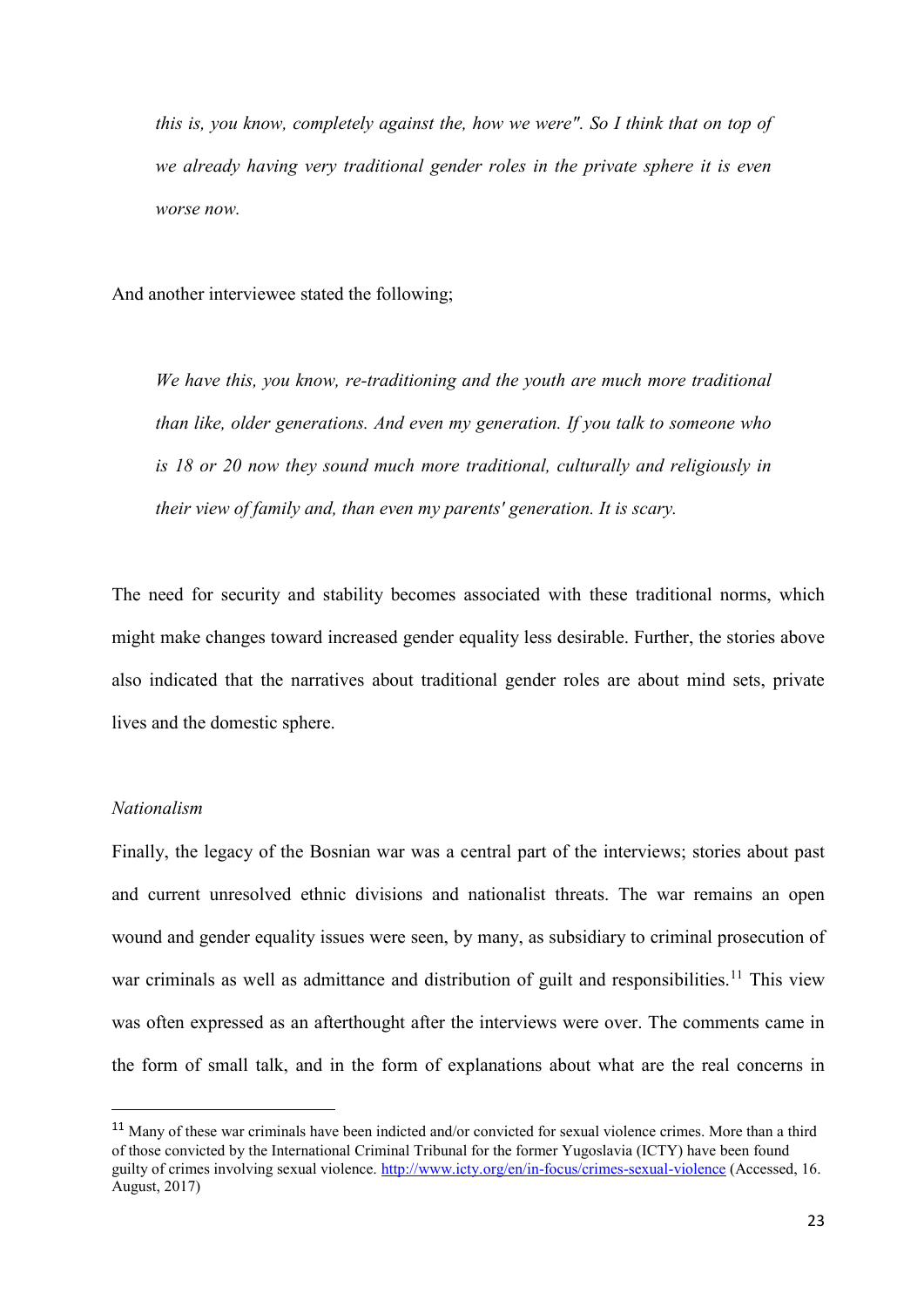Bosnia today; nationalism, corruption, unemployment, and more. The fact that it was the Bosnian experiences with conflict related sexual violence which was one of the pretexts of the work leading up to the adoption of UNSCR 1325 was not part of the collective consciousness, nor did it seem to create a particular engagement with the WPS agenda. Gender equality issues were seen as co-opted by nationalist politics:

*[T]here was recently a report that came out on women Serb victims and a war-time parade and we understand that from a political point of view that, this was actually the attempt of the Republika Srpska Gender Centre to lobby for protection of women. But, it was, in the title it referred only to Serb women victims […]. Suddenly you see a group of women, human rights you know, fighters, activists and so on dragged into a political conversation about who raped whom.*

Efforts to address women's issues; thereby working for gender equality in relation to reparations, recognition and documentation becomes entangled in nationalist and ethnic divides and there is little socio-political space to address gender equality norms outside the nationalist rhetoric. The vast majority of the victims of sexual violence have never received any compensation from the state. The War Crimes Chamber of the Court of Bosnia and Herzegovina addressed 111 cases involving wartime sexual violence between 2005 and 2013 OSCE (2014). The first financial compensation to a war victim of sexual violence by the same court was granted in June 2015 (Amnesty International, 2016). The perpetrators were sentenced to 10 years in prison.

The ways in which victimization of gender based crimes have made women politically significant in post conflict societies have been denoted as the "protection-representation dilemma" by several scholars (Hudson, 2012; Kirby & Shepherd, 2016). The essence is that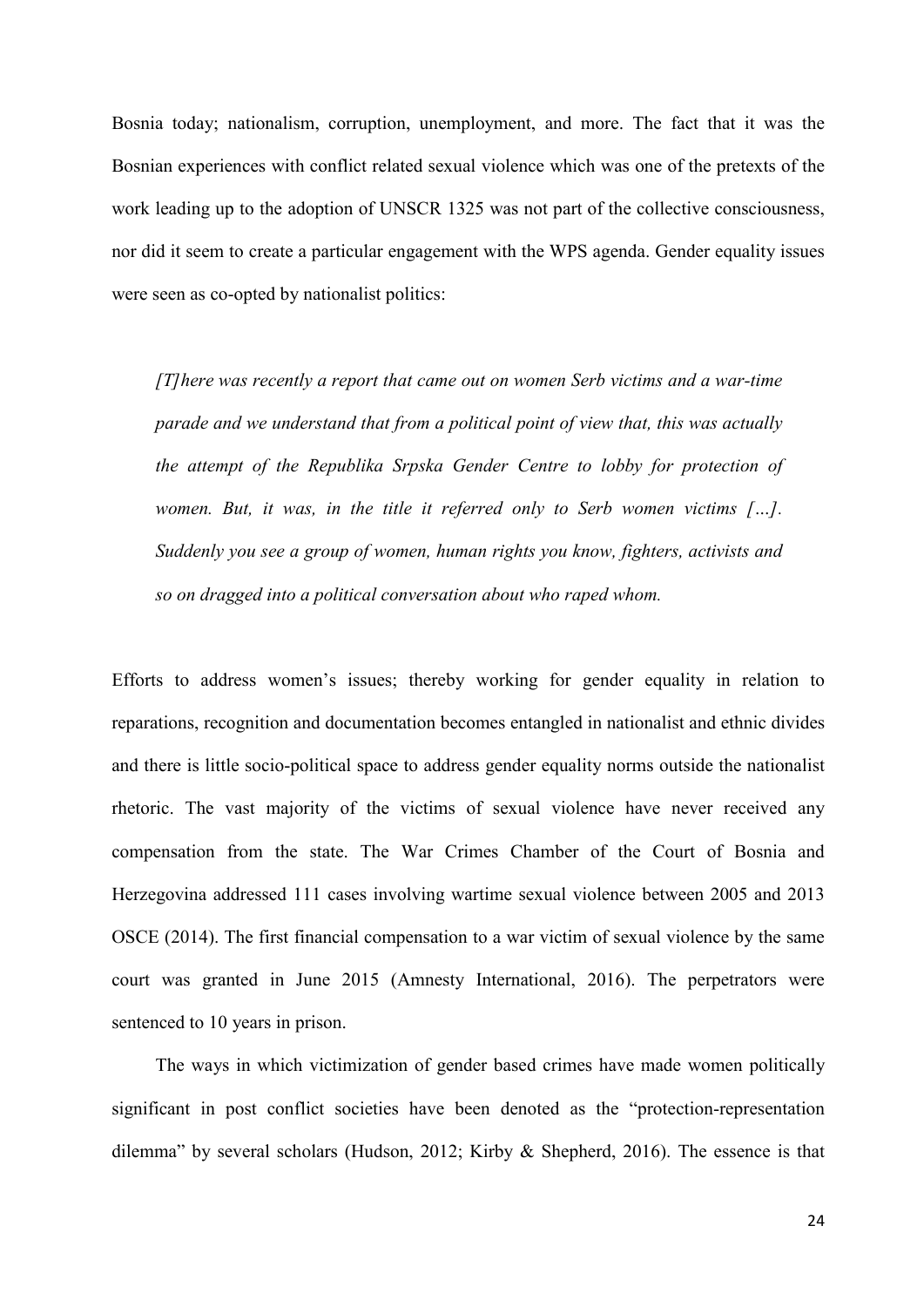women are seen as politically relevant in the post-conflict space when they embody ethnonationalist harm. In other words, it is their wounded bodies which give them particular forms of political power and this might overshadow or hamper other forms of gendered political engagement. This phenomenon was also reflected in our data and one male political explained it like this:

*We have to empower women and strengthen their capacities. The situation again with women is not related to war. In this area women were never included in public life. It takes time, like in other countries, where it took time to go from a male system to an equal system. Women in rural areas are not aware of their power, of what they can do. It needs time. Strengthen their capacities; show them that they have power to do things and that they need to have self-esteem and selfconfidence.*

Collective stories and memories of events linked to the war, and the social realities this produced, limited space for promoting gender equality norms in general and the WPS agenda in particular. Husanović (2015, p. 116) notes that "in a post atrocity society which needed victims, terror and war in order to come to existence, the awakening of the dead, for the purpose of the politics of revisionist levelling, legitimizes new battles, through parody/farce of old battles and values, through horror/porno of everyday life". One of the interviewees expresses this concern the following way:

*I mean, there must have been something wrong with our societies if we had such massive phenomenon of sexual violence and rape during the war […] I mean, we have to ask ourselves why it has happened. Why did men strategically target*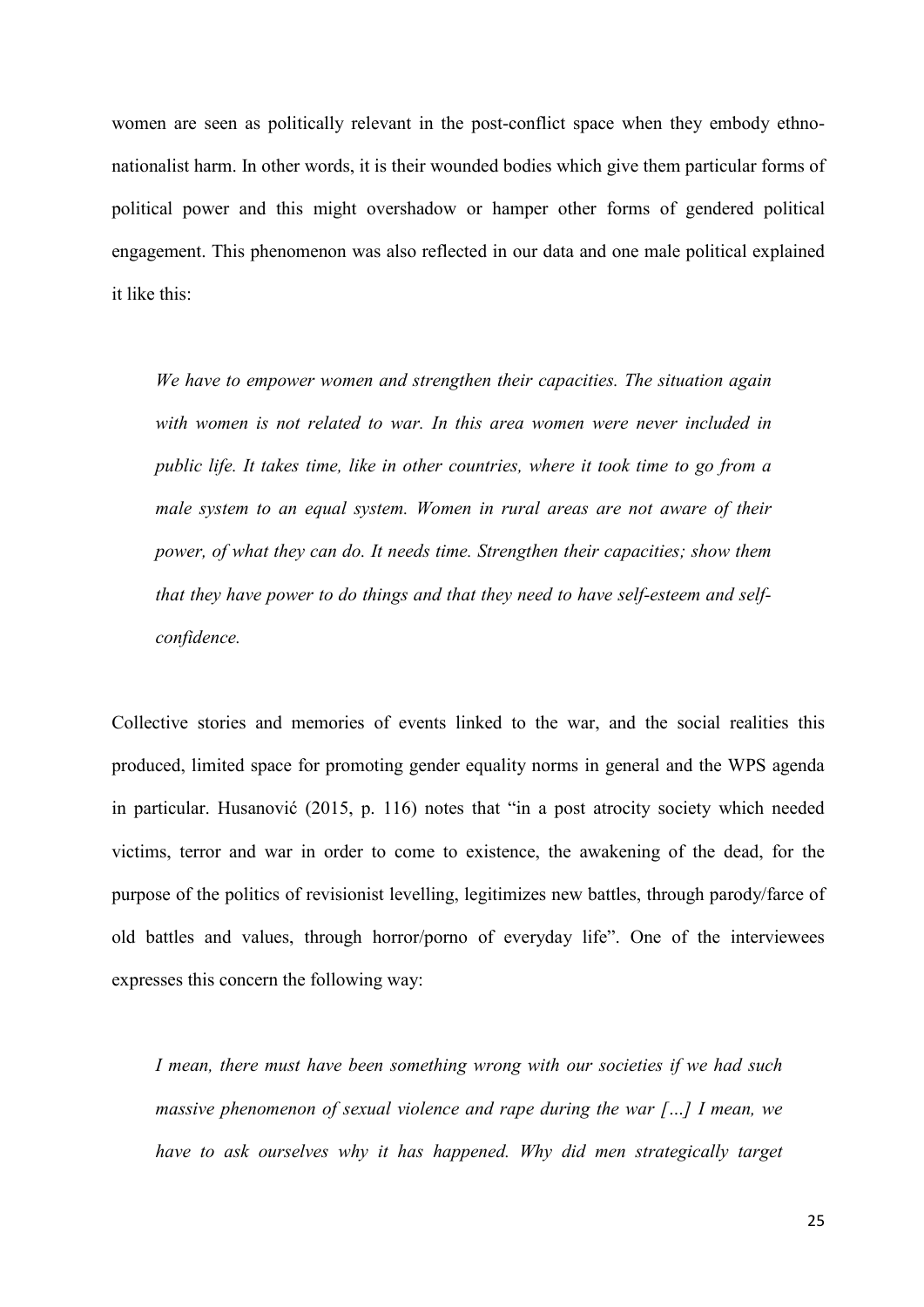*women? Was it to destroy them? Or was it because they thought that by destroying them they would destroy the men, they would destroy the families and the communities finally.*

An international representative echoes this sentiment and suggests that there is a deep rooted patriarchal culture which is at fault:

*Really we must not kid ourselves. There must have been something that was present before that led, that escalated to, you know, mass rape and sexual violence. But what I think is also important in terms of, changing the situation, when it comes to violence against women and gender based violence in general, is to really have people or professionals working in this sphere applying international standards*.

The domestic politics of a dysfunctional nationally divided state, further embedded in a deep rooted traditional gender dynamic, makes the implementation of international standards, or global norms, hard. She goes on to say *"they don't get it, because they don't get to, they are struggling with each other"* and explains that many NGOs working to promote women's issues are divided by ethnic lines and that collaborations across these divides are increasingly difficult.

## **Discussion**

Implementation of the WPS agenda rests on localization of gender equality norms; on different levels. While our interviewees all engaged with gender issues and the discussions in the focus groups were broader than on mere WPS implementation and focused on how narratives on gender equality intersected with other narratives on macro, meso and micro levels, and as such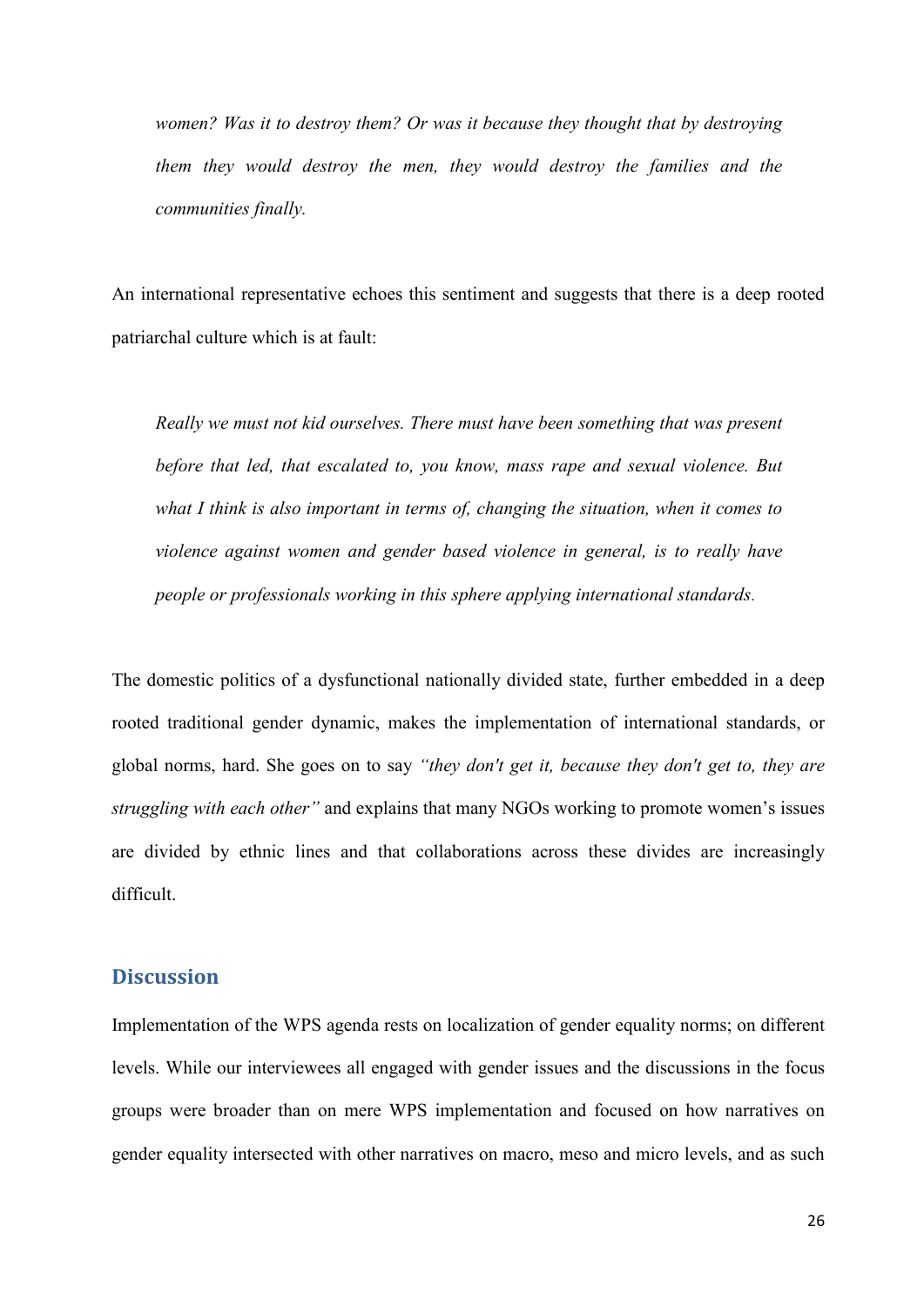offer depth to what a localization process can look like, and what it means in the Bosnian context. We found that there were two main narrative responses to the implementations efforts of the WPS agenda; one of support and one of resistance.

The narrative of support is comprised of three main themes which point in different directions. First, there is a line of argument stating that gender equality norms are a fit with a socialist past and are thereby recognizable and known to Bosnians, albeit in a communist form. Gender equality then represents a form of continuity. Second, there is another line of argument which states that increasing gender equality norms in different public domains is a new development. It is an externally defined agenda to which Bosnia through its adaption demonstrates modernization and alignment with Western states. It represents a form of change. Finally, there is a line of argument which states that gender equality norms can be handled in flexible ways; as a socio-political space for manoeuvrability where gender equality norms become part of new ethnicized differences in Bosnia; religious interpretations of gender norms become an entry point for difference in a divided society. Religious leaders can be a driving force in these efforts. What unites all of these narratives, however, is that the narrative engagement, i.e. the level on which they talk about adaption, is on the public, social and community level; the macro level.

The narrative of resistance is comprised of two main themes; patriarchy and nationalism. What unites these narratives is that the narrative engagement is on the interpersonal and intra-personal levels; meso and micro. It is when describing interactions in the private and domestic sphere that opposition is formulated; traditional gender roles will override intentions of gender equality formulated on social, political and community levels. The ways in which they describe interactions at home and the collective mentality cutting across ethnic, religious and nationalist divides is one of strong patriarchal structures. Further, ethnic divisions and nationalist sentiments linked to the war still influence daily and political life and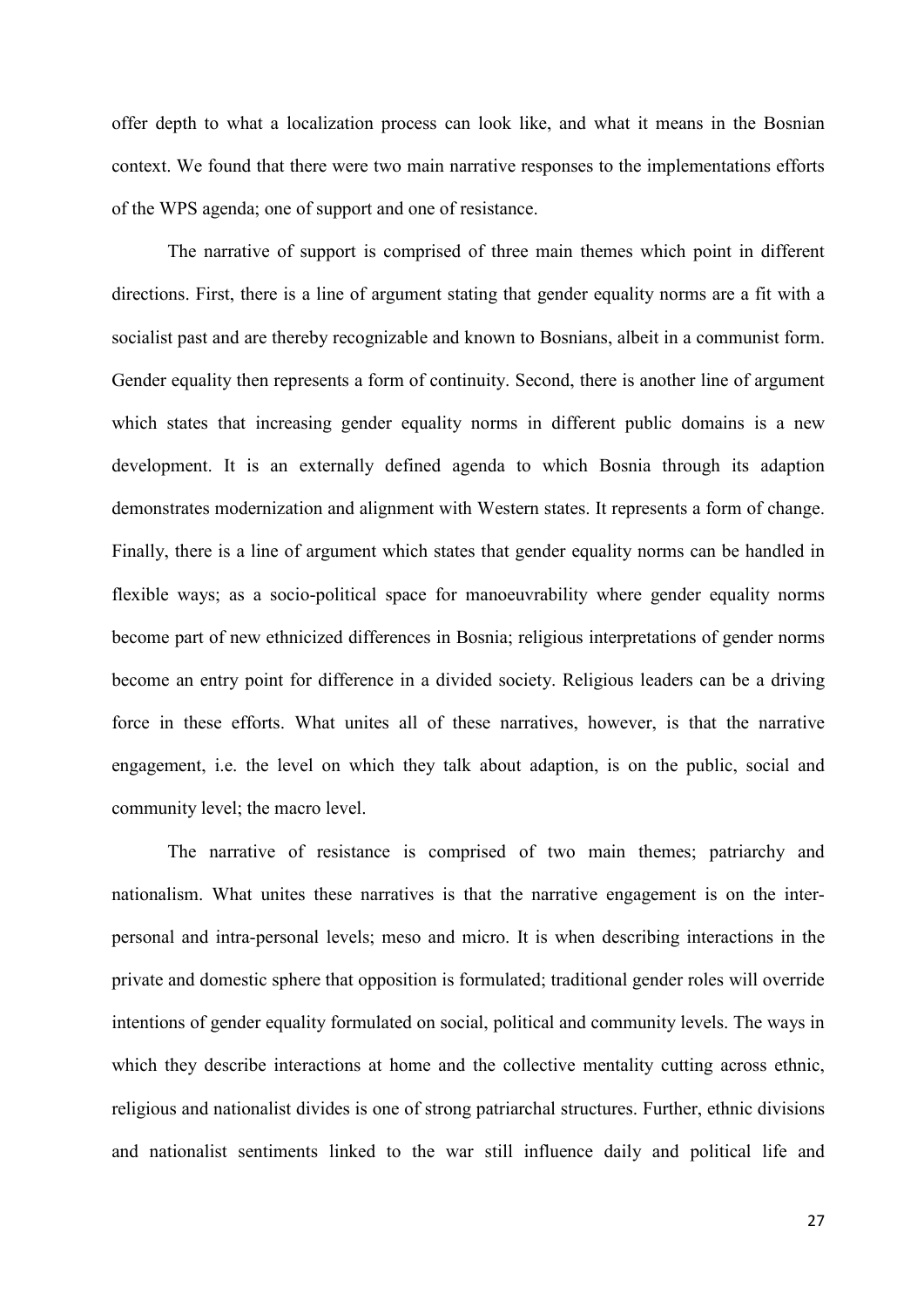interactions which make gender equality aims hard to pursue. It is the individual victimized female body which overrides other kinds of gendered political significance.

By further analysing the different levels of narrative engagement we see that support is articulated a macro level reasoning; support for gender equality norms is seen as something that elites and leaders articulate in a public space for different political and ideological reasons. These narratives, however, are ridden with scepticism, which brings us to a different level of analysis; narratives of resistance which is articulated as meso- and micro level reasoning. It is the overarching patriarchal traditional norms and nationalism which impacts in the domestic/private sphere of home, family and body. While the public rhetoric of support for gender equality norms might be strong, the resistance to these norms are found in intra and interpersonal relations; the patriarchal family structure, war victimized bodies, and mentalities. What is more, these narratives are presented as the primary reason why women do not engage in political participation; they cannot participate until the children are out of the house, until they have self-confidence enough to do so and until their bodies are de-politicized from nationalist rhetoric.

On an empirical and policy level, we have seen that effective implementation of the WPS agenda in Bosnia rests on tackling the different modes of resistance. This again, entails policy initiatives aimed at meso and micro (or intra and interpersonal) engagement. Realizing the WPS agenda is therefore not merely a political question in which states and different actors can agree upon the normative framework and then implement it, but also an important social and personal issue. Full implementation involves changes in what groups and individuals consider as *normal* political behaviour for men and women in the peace and security sector, i.e. that the norm about peace and security matters are "male issues" needs to change. Such norm change involves the whole Bosnian society, from different organisations to political parties, the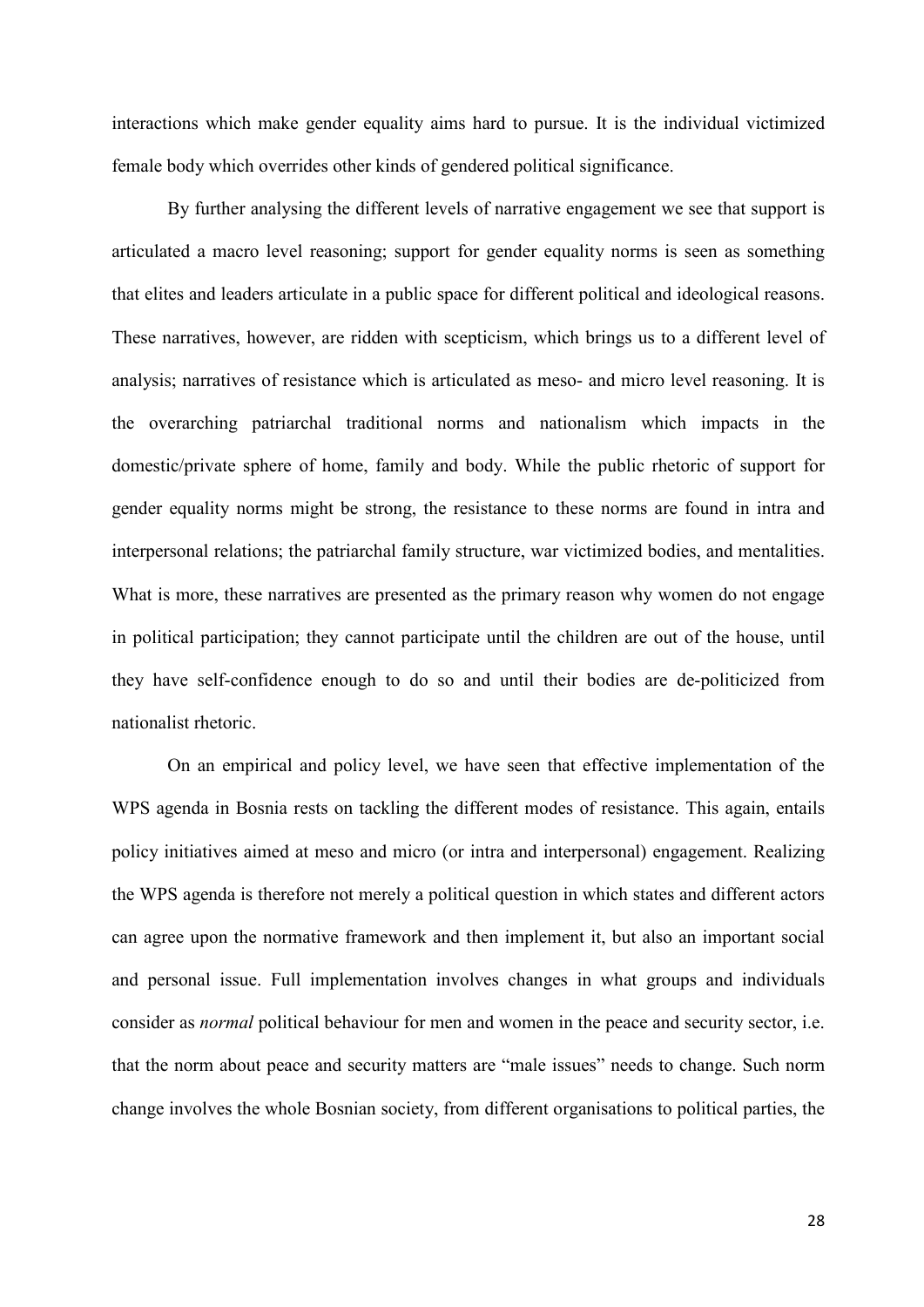military, and police entities, but also ordinary men and women and their social interactions in everyday matters.

On a theoretical level, our findings show that norm theories are enriched by analyses which go deeper than national levels when attempting to conceptualize how global norms are localized. Much of the critique in scholarship on the normative literature on the WPS agenda has been its state-centrism (Cohn, Kinsella, & Gibbings, 2004), resulting in the lack of understanding of how the framework is being shaped and transformed by local actors (Kirby & Shepherd, 2016). We have shown that a focus also on politics of everyday life and how intra and interpersonal dimensions are conceptualized expands the understanding of support and resistance to global norms and enables different consideration for policy engagement beyond the state central level.

Political psychological scholarship is focused on the relationship between politics and psychology where psychology is used as a lens for understanding politics and politics being used as a lens for understanding psychology. We believe that the combination of narrative psychology; i.e. how people situate their life worlds and impact of micro, meso and macro relations, combined with IR theories which focus on the relationships between states and organizations, is a productive way to create a deeper understanding of norm transformation and social and political change.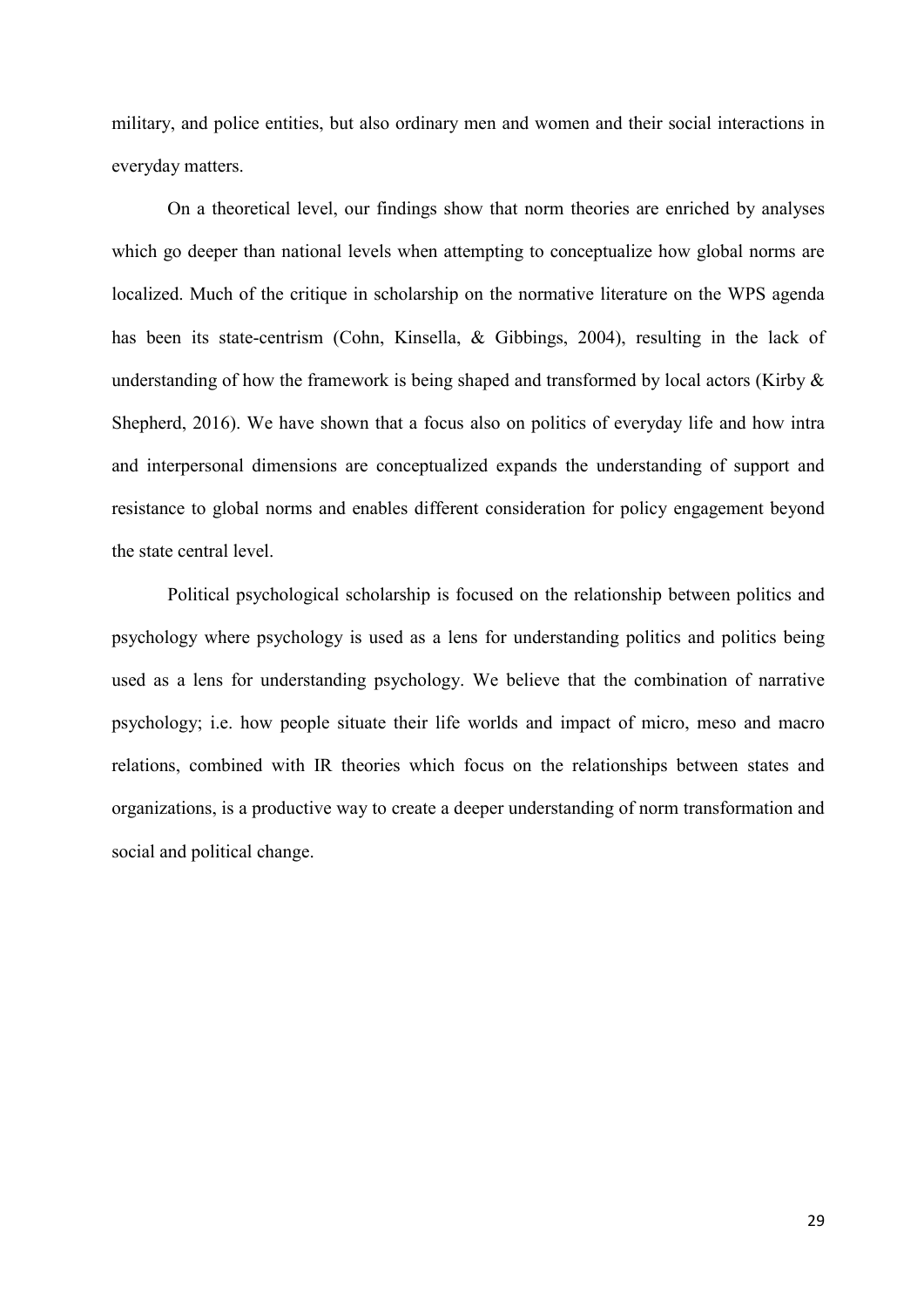#### **References**

- Acharya, A. (2004). How ideas spread: Whose norms matter? Norm localization and institutional change in Asian regionalism. *International Organization, 58*(2), 239-275.
- Amnesty International (2016). Amnesty international report 2015/2016: The state of the world's human rights. Retrieved from:
- Anderlini, S. N. (2007). *Women building peace: What they do, why it matters.* London, UK: Lynnie Renner.
- Barnes, K. (2011). The evolution and implementation of UNSCR 1325: An overview. In F. Olonisakin, K. Barnes, & E. Ikpe (Eds.), *Women, peace and security: Translating policy into practice,* (pp. 15-34). London, UK: Routledge.
- Björkdahl, A. (2012). A gender-just peace? Exploring the post-Dayton peace process in Bosnia. *Peace & Change, 37*(2), 286-317.
- Björkdahl, A., & Gusic, I. (2015). 'Global' norms and 'local' agency: Frictional peacebuilding in Kosovo. *Journal of International Relations and Development, 18*(3), 265-287.
- Björkdahl, A., & Selimovic, J. M. (2015). Translating UNSCR 1325 from the global to the national: Protection, representation and participation in the National Action Plans of Bosnia-Herzegovina and Rwanda. *Conflict, Security & Development,* 1-25.
- Björkdahl, A., Chaban N., Leslie, J., & Masselot, A. (2015) Introduction: To Take or Not to Take EU Norms? Adoption, Adaptations, Resistance and Rejection. In Björkdahl, Annika; Chaban Natalia; John Leslie & Annick Masselot (Eds). *Importing EU Norms: Concetoual Framework and Empirical Findings*, New York: Springer International Publishing, pp.  $1 - 13$ .
- Braun, V., & Clarke, V. (2006). Using thematic analysis in psychology. *Qualitative Research in Psychology, 3*(2), 77-101.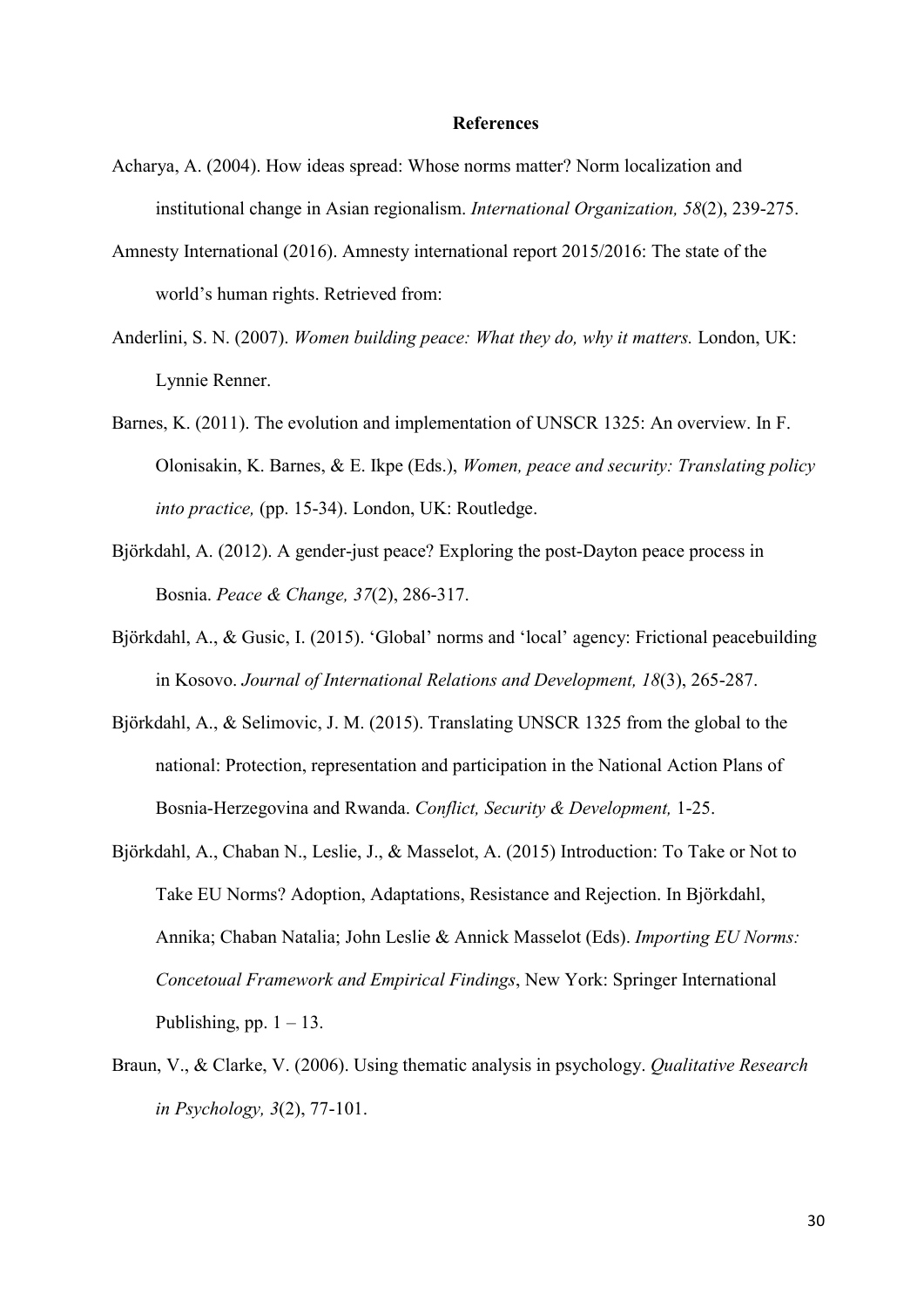Bronfenbrenner, U. (1979). *The ecology of human development: Experiments by design and nature.* Cambridge, MA: Harvard University Press.

Bruner, J. (1990). *Acts of meaning.* Cambridge, MA: Harvard University Press.

- Checkel, J. T. (1999). Norms, institutions, and national identity in contemporary Europe. *International Studies Quarterly, 43*(1), 83-114.
- Chinkin, Christine & Mary Kaldor (2017) *International Law and New Wars*. UK: Cambridge University Press
- Cockburn, C. (2007). *From where we stand: War, women's activism and feminist analysis.*  London, UK: Zed.
- Cohn, C. (2008). Mainstreaming gender in UN security policy: A path to political transformation. In S. M. Rai, & G. Waylen (Eds.), *Global governance: Feminist perspectives,* (pp. 185-206). New York, NY: Palgrave Macmillan.
- Cohn, C., Kinsella, H., & Gibbings, S. (2004). Women, peace and security resolution 1325. *International Feminist Journal of Politics, 6*(1), 130-140.
- Doise, Willem & Christian Staerklé (2002). From Social to Political Psychology: The Societal Approach. In Monroe, Kristen Renwick (Ed.) *Political Psychology.* London: Lawrence Erlbaum Associates, Publishers.
- Finnemore, M. & Sikkink, K. (1998). International norm dynamics and political change. *International Organization, 52*(4), 887-917.
- Gergen, K. (2001). Self narration in social life. In M. Wetherell, S. Taylor, & S. Yates (Eds.), *Discourse Theory and Practice* (pp. 247-260). London, UK: Sage.

Gilardi, F. (2012). Transnational diffusion: Norms, ideas, and policies. In W. Carlsnaes, T. Risse, & B. A. Simmons (Eds.), *Handbook of International Relations* (pp. 453-477). London: Sage Publications.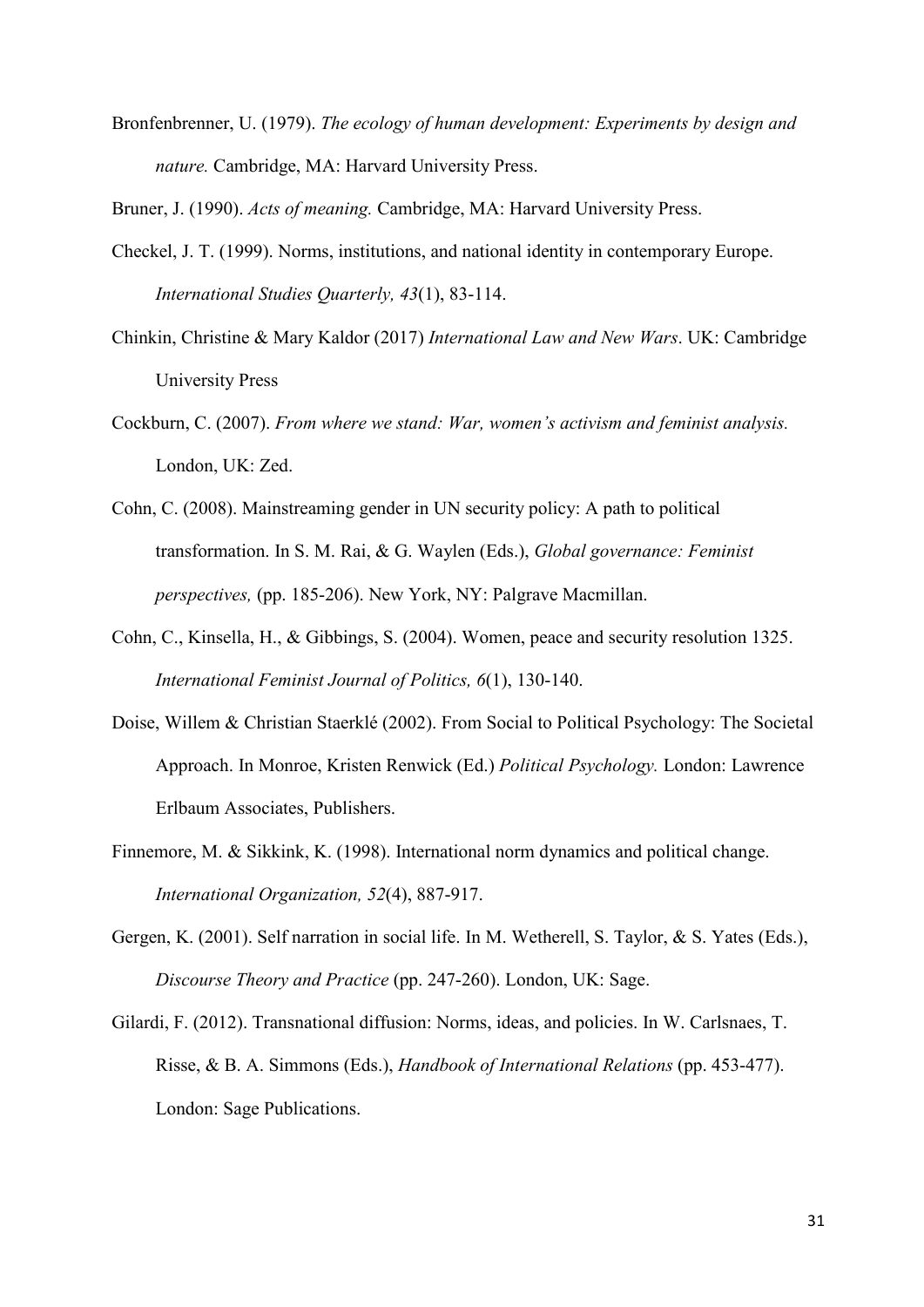- Groß, L. (2015). The journey from global to local: norm promotion, contestation and localisation in post-war Kosovo. *Journal of International Relations and Development, 18*(3), 311-336.
- Großklaus, M. (2015). Appropriation and the dualism of human rights: understanding the contradictory impact of gender norms in Nigeria. *Third World Quarterly, 36*(6), 1253- 1267.
- Gumru, F. B., Fritz, J. M. (2009). Women, Peace and Security: An analysis of the National Action Plans developed in response to UN Security Council Resolution 1325. *Societies Without Borders, 4*(2), 209-225.
- Hammack, P. L. (2008). Narrative and the cultural psychology of identity. *Personality and Social Psychology Review, 12*(3), 222-247.
- Hammack, P. L., & Pilecki, A. (2012). Narrative as a root metaphor for political psychology. *Political Psychology, 33*(1), 75-103.
- Hansen, L. (2001). Gender, nation, rape: Bosnia and the construction of security. *International Feminist Journal of Politics, 3*(1), 55-75.
- Helms, E. (2013). *Innocence and victimhood: Gender, nation, and women's activism in postwar Bosnia-Herzegovina.* Madison, WI: The University of Wisconsin Press.
- Homans, G. C. (1961) *Social Behavior: Its elementary forms.* New York: Harcourt, Brace & World
- Howarth, C., Campbell, C., , Cornish, F., Franks, B., Garcia –Lorenzo, L., Gillespie, A., Gleibs, I., Goncalves-Portelinha, I., Jovchelovitch, S., Lahlou, S., Mannell, J., Reader, T., & Tennant, C. (2013). Insights form Societal Psychology: The Contextual Politics of Change. In *Journal of Social and Political Psychology.* Vol. 1(1), pp. 364 – 384.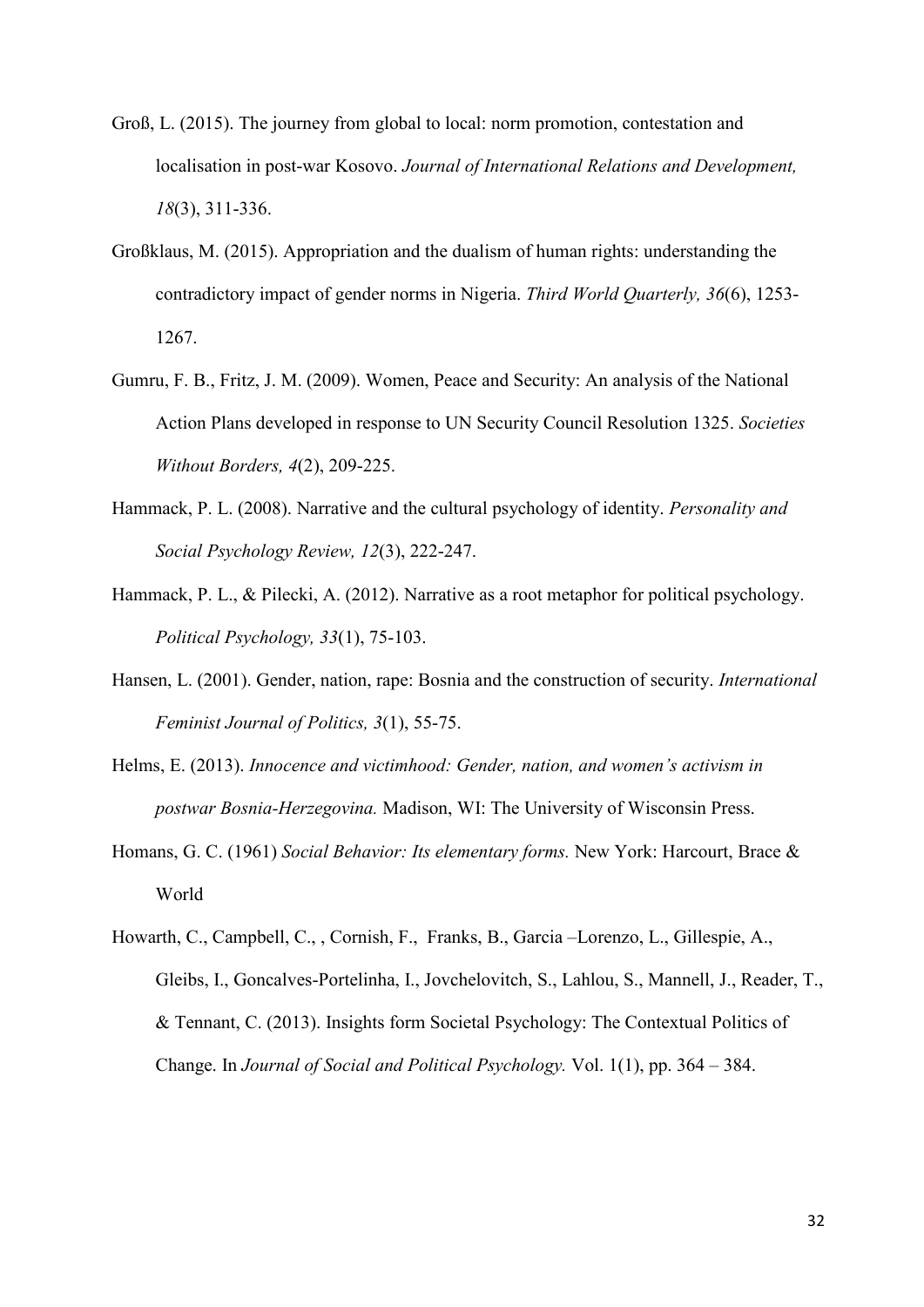- Hudson, H. (2012). A double-edged sword of peace? Reflections on the tension between representation and protection in gendering liberal peacebuilding. *International Peacekeeping, 19*(4), 443-460.
- Hudson, N. F. (2010). *Gender, human security and the United Nations: Security language as a political framework for women.* London, UK: Routledge.
- Hudson, V., & Leidel, P. (2015) *The Hillary Doctrine: Sex & American Foreign Policy.* NewYork: Columbia University Press.
- Husanović, J. (2015)."Governance of life and femininity in Bosnia and Herzegovina: reflections on affective politics and cultural production". In Andreescu, Florentina C. & Michael J. Shapiro (Eds.) *Genre and the (post-) Communist Woman: Analyzing transformations of the Central and Eastern Europea ideal*. New York: Routledge, pp. 115 - 133.
- Keohane, R. O., & Nye, J. S. (1997). Interdependence in world politics. *The Theoretical evolution of international political economy: a reader. Oxford University Press, Oxford.*
- Kirby, P., & Shepherd, L. J. (2016). The futures past of the Women, Peace and Security agenda. *International Affairs, 92*(2), 373-392.
- McAdams, D. P. & McLean, K. C. (2013). Narrative identity. *Current Directions in Psychological Science, 22*(3), 233-238.
- McLeroy, K.R., Bibeau, D., Steckler, A., & Glanz, K. (1988). An ecological perspective on health promotion programs. *Health, Education & Behavior, 15*(4), 351-377.
- Meznaric, S. (1994). Gender as an Ethno-Marker: Rape, War and Identity in the Former Yugoslavia. In V. M. Moghadam (Ed.), *Identity Politics and Women: Cultural Reassertion and Feminism in International Perspective (pp. 76-97). Boulder, CO:* Westview.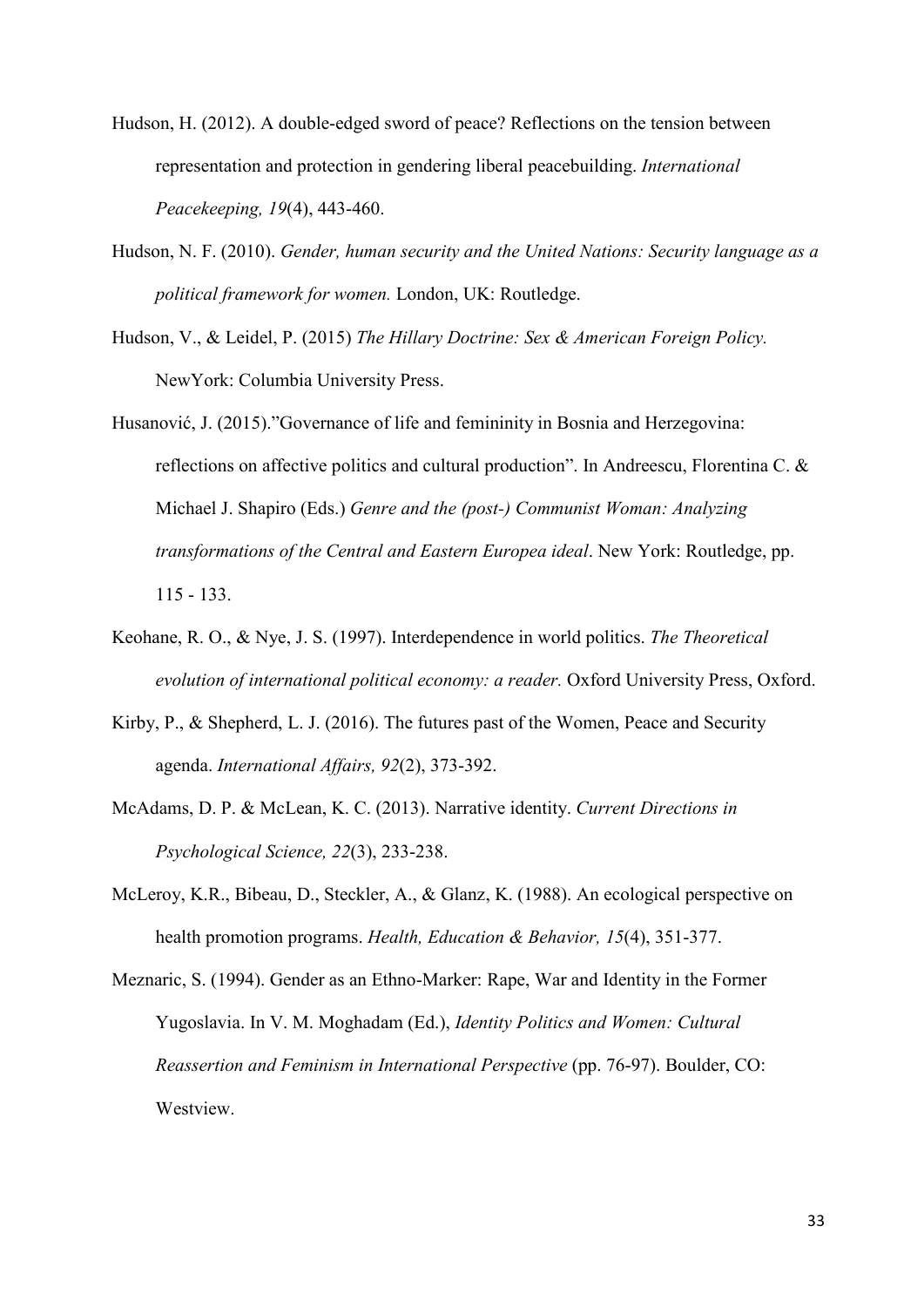NESH (2006). Guidelines for research ethics in the social sciences, law and humanities. Retrieved from: [https://www.etikkom.no/globalassets/documents/english](https://www.etikkom.no/globalassets/documents/english-publications/guidelines-for-research-ethics-in-the-social-sciences-law-and-the-humanities-2006.pdf)[publications/guidelines-for-research-ethics-in-the-social-sciences-law-and-the](https://www.etikkom.no/globalassets/documents/english-publications/guidelines-for-research-ethics-in-the-social-sciences-law-and-the-humanities-2006.pdf)[humanities-2006.pdf,](https://www.etikkom.no/globalassets/documents/english-publications/guidelines-for-research-ethics-in-the-social-sciences-law-and-the-humanities-2006.pdf) 20.12.2016

- Nikolic-Ristanovic, V. (2000). Sexual violence. In V. Nikolic-Ristanovic (Ed.), *Women, Violence and War: Wartime Victimization of Refugees in the Balkans (pp. 41-77).* Budapest: Central European Press.
- Oetzel, J., Dhar, S., & Kirschbaum, K. (2007). Intercultural conflict form a multilevel perspective: Trends, possibilities and future directions. *Journal of Intercultural Communication Research, 36*(3), 183-204.
- Olonisakin, F., Barnes, K., & Ikpe, E. (2011). *Women, peace and security: Translating policy into practice.* London, UK: Routledge.
- Olsson, L., & Tryggestad, T. L. (2001). Introduction to women and international peacekeeping. *International Peacekeeping, 8*(2), 1-8.
- O'Reilly, M., Súilleabháin, A. O., & Paffenholz, T. (2015) *Reimagining Peacemaking: Women's Roles in Peace Processes*. Geneva: International Peace Institute, June 2105.

Ormhaug, C. (2014) OSCE study on national action plans on the implementation of the United Nations Security Council Resolution 1325. Retrieved from:

<http://www.osce.org/secretariat/125727?download=true>

OSCE (2014). Combating impunity for conflict-related sexual violence in Bosnia and Herzegovina: Progress and challenges. An analysis of criminal proceedings before the court of Bosnia and Herzegovina between 2005 and 2013. Retrieved from: http://www.osce.org/bih/117051?download=true

Porter, E. (2007). *Peacekeeping: Women in international perspective.* London, UK: Routledge.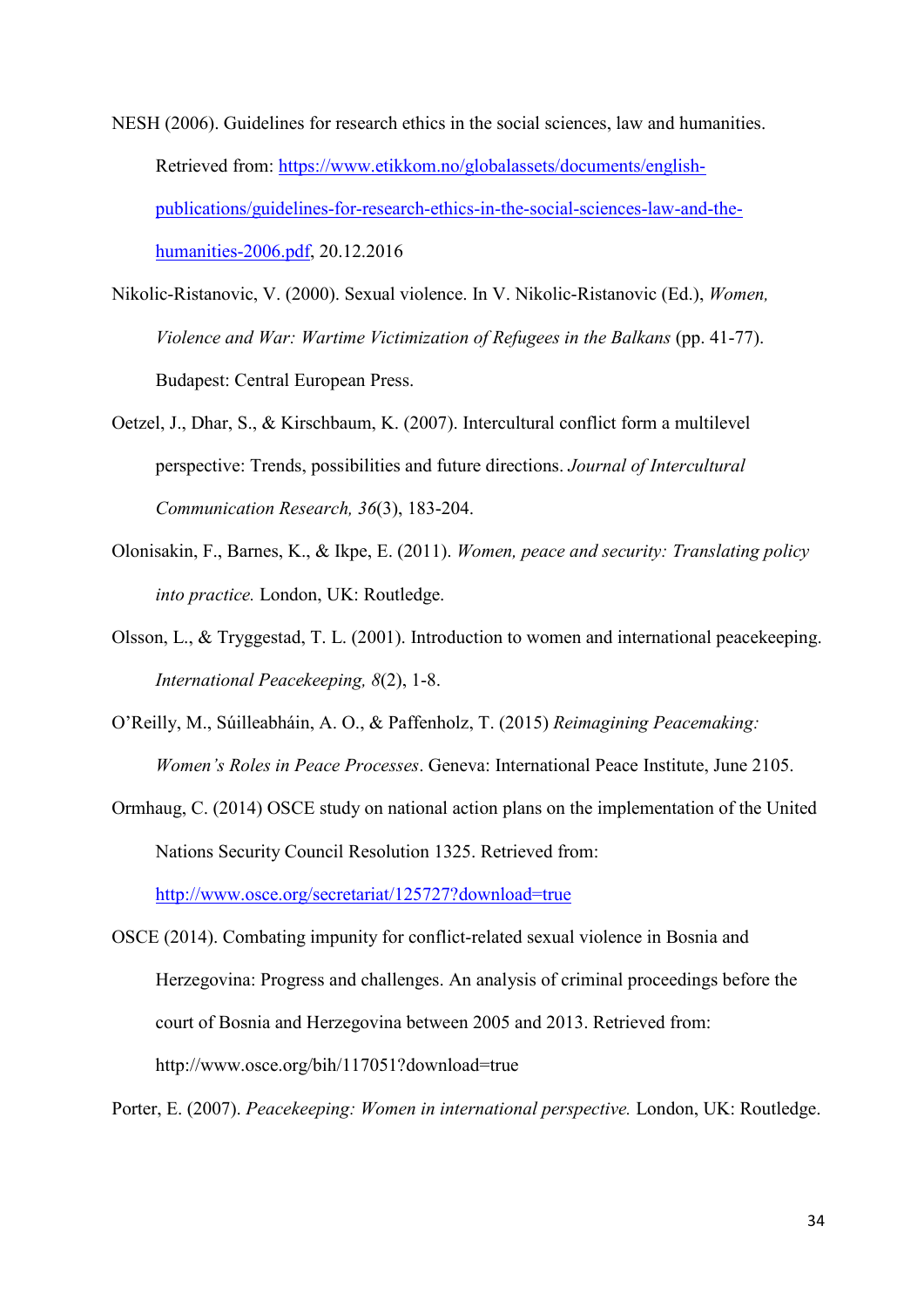- Pratt, N., & Richter-Devroe, S. (2011). Critically examining UNSCR 1325 on women, peace and security. *International Feminist Journal of Politics, 13*(4), 489-503.
- Ramet, Sabrina P. (1999) "Introduction". In Ramet, Sabrina P.(Ed.) *Gender Politics in the Western Balkans,* University Park, Pennsylvania: The Pennsylvania State University Press., pp.  $3 - 11$ .
- Rayman, Paula M; Seth Izen, & Emily Parker (2016) *UNSCR 1325 in the Middle East and North Africa, Women and Security.* Special Report 338, United States Institute of Peace (USIP), May 2016.
- Sarajevo Open Centre. (2014). *Parties, elections, parliaments: Women in politics in Bosnia and Herzegovina.* Sarajevo, Bosnia: M. Velickovic.
- Sarajevo Open Centre. (2015). *Annual report on the state of women's rights in Bosnia and Herzegovina in 2014.* Sarajevo, Bosnia: D. Mirovic, I. Hadzic, & E. Miftari.
- Schnabel, A., & Tabyshalieva, A. (2012). *Defying victimhood: Women and post-conflict peacebuilding.* New York, NY: United Nations University Press.
- Shannon, V. P. (2000) "Norms Are What States Make of Them: The Political Psychology of Norm Violation". In *International Studies Quarterly* Vol. 44, No. 2 (Jun., 2000), pp. 293-316.
- Shepherd, L. J. (2008). Power and authority in the production of United Nations Security Council Resolution 1325. *International Studies Quarterly, 52*(2), 383-404.
- Singer, J. A. (2004). Narrative identity and meaning-making across the adult lifespan: An introduction. *Journal of Personality, 72,* 437-459.
- Skjelsbæk, Inger (2001) 'Sexual Violence and War: Mapping Out a Complex Relationship', European Journal of International Relations, Vol. 7, No.2. pp. 211-237.